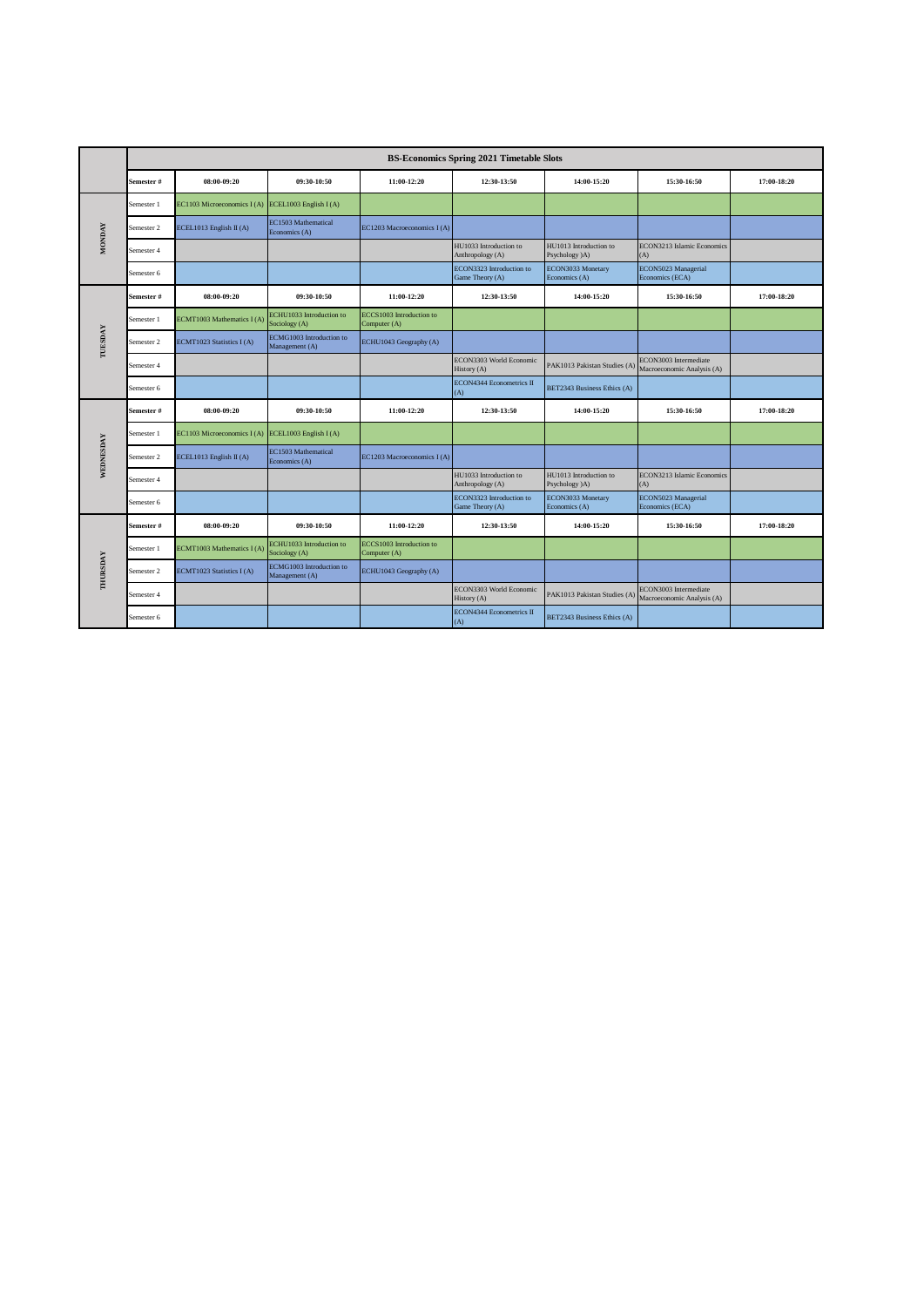|               | <b>BS-English Spring 2021 Timetable Slots</b> |                                                            |                                                         |                                                         |                                                         |                                                                                 |                                                                     |                                                            |  |  |
|---------------|-----------------------------------------------|------------------------------------------------------------|---------------------------------------------------------|---------------------------------------------------------|---------------------------------------------------------|---------------------------------------------------------------------------------|---------------------------------------------------------------------|------------------------------------------------------------|--|--|
|               | Semester #                                    | 08:00-09:20                                                | 09:30-10:50                                             | 11:00-12:20                                             | 12:30-13:50                                             | 14:00-15:20                                                                     | 15:30-16:50                                                         | 17:00-18:20                                                |  |  |
|               | Semester 1                                    | EL1143 Study Skills (A)                                    | ELHU1043 Introduction to<br>Anthropology (A)            | ELHU1013 Pakistan Studies<br>A)                         |                                                         |                                                                                 |                                                                     |                                                            |  |  |
|               |                                               | EL1103 English-I: Reading<br>and Writing Skills (B)        | EL1613 Introduction to<br>Literary Studies (B)          | EL1423 Introduction to<br>Language Studies (B)          |                                                         |                                                                                 |                                                                     |                                                            |  |  |
|               |                                               | ELHU1023 Islamic Studies<br>(A)                            | ELHU1053 Introduction to<br>Philosophy (A)              | ELHU1063 Introduction to<br>Psychology (A)              | ELHU1063 Introduction to<br>Psychology (B)              |                                                                                 |                                                                     |                                                            |  |  |
|               |                                               | ELL1113 English-II:<br><b>Advanced English Writing (D)</b> | ELHU1023 Islamic Studies<br>(B)                         | ELHU1053 Introduction to<br>Philosophy (B)              | ELHU1053 Introduction to<br>Philosophy (C)              | ELHU1063 Introduction to<br>Psychology (C)                                      |                                                                     |                                                            |  |  |
|               | Semester 2                                    | ELHU1053 Introduction to<br>Philosophy (F)                 | EL1433 Introduction to<br>Phonetics & Phonology (D)     | ELHU1023 Islamic Studies<br>(C)                         |                                                         |                                                                                 |                                                                     |                                                            |  |  |
|               |                                               |                                                            | ELHU1063 Introduction to<br>Psychology (F)              | EL1623 Lit Forms and<br>Movements (D)                   |                                                         |                                                                                 |                                                                     |                                                            |  |  |
|               |                                               |                                                            |                                                         | ELL1113 English-II:<br>Advanced English Writing (F)     |                                                         |                                                                                 |                                                                     |                                                            |  |  |
|               | Semester 3                                    |                                                            |                                                         | HU1053 Introduction to Mass<br>Communication (G) (B)    | EL2623 Introduction to<br>Morphology (B)                | IT2003 Introduction to<br>Information & Computer<br>Fechnology (ICT) Skills (B) |                                                                     |                                                            |  |  |
| <b>MONDAY</b> |                                               | HU2033 Introduction to<br>Philosophy (C)                   | ENG1803 English IV-<br>Academic Reading & Writing<br>C) | EL2733 Classical and<br>Renaissance Drama (C)           | EL2743 Classical Poetry (B)                             | EL2733 Classical and<br>Renaissance Drama (A)                                   | ENG1803 English IV-<br>Academic Reading & Writing<br>$\Lambda$      | HU2033 Introduction to<br>Philosophy (A)                   |  |  |
|               |                                               |                                                            |                                                         |                                                         |                                                         | EL2453 Semantics (B)                                                            | EL2753 Rise of the<br>Novel(18th to 19th Century)<br>(B)            | EL2733 Classical and<br>Renaissance Drama (D)              |  |  |
|               | Semester 4                                    |                                                            |                                                         |                                                         |                                                         | HU2033 Introduction to<br>Philosophy (D)                                        | ENG1803 English IV-<br>Academic Reading & Writing<br>(D)            | ENG1803 English IV-<br>Academic Reading & Writing<br>$E$ ) |  |  |
|               |                                               |                                                            |                                                         |                                                         |                                                         | EL2733 Classical and<br>Renaissance Drama (E)                                   | EL2743 Classical Poetry (E)                                         |                                                            |  |  |
|               |                                               |                                                            |                                                         |                                                         | ENG3203 Literary Theory I<br>(A)                        | <b>ENG3214 Contemporary</b><br><b>Issues in Applied Linguistics</b><br>A)       | <b>ENG3224 English Poetry</b><br>(Beginning to 18th Century)<br>A)  | ENG3304 18th and 19th<br>Century Novel (B)                 |  |  |
|               | Semester 5                                    |                                                            |                                                         |                                                         |                                                         |                                                                                 | HU1043 Introduction to<br>Political Science (B)                     |                                                            |  |  |
|               | Semester 6                                    |                                                            | ENG3324 Greek and<br>Elizabethan Drama (A)              | ENG3313 Literary Theory II<br>(A)                       | ENG2173 Psycholinguistics<br>(A)                        |                                                                                 | ENG3404 Introduction to<br>American Literature (C)                  | ENG3344 Language, Culture,<br>and Society (C)              |  |  |
|               |                                               |                                                            |                                                         |                                                         |                                                         |                                                                                 | ENG3344 Language, Culture,<br>and Society (D)                       | ENG3404 Introduction to<br>American Literature (D)         |  |  |
|               | Semester 8                                    |                                                            |                                                         |                                                         | ENG4873 Bilingualism (A)                                | <b>ENG4804 English Poetry in</b><br>19th & 20th Century (A)                     | ENG4823 Literature of War &<br>Conflict (A)                         | ENG4893 Language<br>Assessment (A)                         |  |  |
|               |                                               |                                                            |                                                         |                                                         |                                                         |                                                                                 | <b>ENG4913 Forensic Linguistics</b><br>A)                           |                                                            |  |  |
|               | Semester #                                    | $08:00 - 09:20$                                            | 09:30-10:50                                             | 11:00-12:20                                             | 12:30-13:50                                             | 14:00-15:20                                                                     | 15:30-16:50                                                         | 17:00-18:20                                                |  |  |
|               | Semester 1                                    | EL1103 English-I: Reading<br>and Writing Skills (A)        | EL1613 Introduction to<br>Literary Studies (A)          | EL1423 Introduction to<br>Language Studies (A)          |                                                         |                                                                                 |                                                                     |                                                            |  |  |
|               |                                               | EL1143 Study Skills (B)                                    | ELHU1043 Introduction to<br>Anthropology (B)            | ELHU1013 Pakistan Studies<br>(B)                        |                                                         |                                                                                 |                                                                     |                                                            |  |  |
|               |                                               | ELL1113 English-II:<br>Advanced English Writing (A)        | EL1433 Introduction to<br>Phonetics & Phonology (A)     | EL1623 Lit Forms and<br>Movements (A)                   | EL1623 Lit Forms and<br>Movements (B)                   | EL1623 Lit Forms and<br>Movements (C)                                           |                                                                     |                                                            |  |  |
|               |                                               | ELHU1023 Islamic Studies (E)                               | ELL1113 English-II:<br>Advanced English Writing (B)     | EL1433 Introduction to<br>Phonetics & Phonology (B)     | EL1433 Introduction to<br>Phonetics & Phonology (C)     |                                                                                 |                                                                     |                                                            |  |  |
|               | semester 2                                    | ELHU 1023 Islamic Studies (f                               | ELHU1053 Introduction to<br>Philosophy (E)              | ELL1113 English-II:<br>Advanced English Writing (C)     |                                                         |                                                                                 |                                                                     |                                                            |  |  |
|               |                                               |                                                            | EL1433 Introduction to<br>Phonetics & Phonology (F)     | ELHU1063 Introduction to<br>Psychology (E)              |                                                         |                                                                                 |                                                                     |                                                            |  |  |
|               |                                               |                                                            |                                                         | EL1623 Lit Forms and<br>Movements (F)                   |                                                         |                                                                                 |                                                                     |                                                            |  |  |
|               | Semester 3                                    |                                                            |                                                         | ENG2163 Short Story (A)                                 | EL2713 Global Poetry (A)                                | EL2623 Introduction to<br>Morphology (A)                                        |                                                                     |                                                            |  |  |
| TUESDAY       |                                               |                                                            |                                                         | ENG2003 English III:<br><b>Communication Skills (B)</b> | ENG2163 Short Story (B)                                 | EL2713 Global Poetry (B)                                                        |                                                                     |                                                            |  |  |
|               |                                               | EL2743 Classical Poetry (C)                                | EL2453 Semantics (C)                                    | EL2753 Rise of the<br>Novel(18th to 19th Century)       | ENG1803 English IV-<br>Academic Reading & Writing<br>B) | EL2743 Classical Poetry (A)                                                     | EL2453 Semantics (A)                                                | EL2753 Rise of the<br>Novel(18th to 19th Century)          |  |  |
|               | Semester 4                                    |                                                            |                                                         |                                                         |                                                         | EL2733 Classical and<br>Renaissance Drama (B)                                   | HU2033 Introduction to<br>Philosophy (B)                            | EL2753 Rise of the<br>Novel(18th to 19th Century)<br>(D)   |  |  |
|               |                                               |                                                            |                                                         |                                                         |                                                         | EL2453 Semantics (D)                                                            | EL2743 Classical Poetry (D)                                         |                                                            |  |  |
|               | Semester 5                                    |                                                            |                                                         |                                                         | HU1043 Introduction to<br>Political Science (A)         | ENG3304 18th and 19th<br>Century Novel (A)                                      | ENG3214 Contemporary<br><b>Issues in Applied Linguistics</b><br>(B) | ENG3224 English Poetry<br>Beginning to 18th Century)<br>B) |  |  |
|               |                                               |                                                            |                                                         |                                                         |                                                         | ENG3203 Literary Theory I<br>(B)                                                |                                                                     |                                                            |  |  |
|               | Semester 6                                    |                                                            |                                                         | ENG3404 Introduction to<br>American Literature (A)      | ENG3344 Language, Culture,<br>and Society (A)           | ENG2173 Psycholinguistics<br>(C)                                                | ENG3344 Language, Culture,<br>and Society (B)                       | <b>ENG3404</b> Introduction to<br>American Literature (B)  |  |  |
|               |                                               |                                                            |                                                         |                                                         | ENG3324 Greek and<br>Elizabethan Drama (B)              |                                                                                 | ENG3313 Literary Theory II<br>$\circ$                               | ENG3324 Greek and<br>Elizabethan Drama (C)                 |  |  |
|               | Semester 8                                    |                                                            |                                                         |                                                         | <b>ENG4813 Literary Stylistics</b><br>(A)               | ENG3253 English for Specific<br>Purposes (A)                                    | ENG4843 Women Writers (A)                                           | ENG4833 South Asian<br>Literature (A)                      |  |  |
|               |                                               |                                                            |                                                         |                                                         |                                                         |                                                                                 |                                                                     | <b>ENG4814 Semantics and</b><br>Pragmatics (A)             |  |  |
|               | Semester#                                     | 08:00-09:20                                                | 09:30-10:50                                             | 11:00-12:20                                             | 12:30-13:50                                             | 14:00-15:20                                                                     | 15:30-16:50                                                         | 17:00-18:20                                                |  |  |
|               |                                               | EL1143 Study Skills (B)                                    | ELHU1043 Introduction to<br>Anthropology (B)            | ELHU1013 Pakistan Studies<br>(B)                        |                                                         |                                                                                 |                                                                     |                                                            |  |  |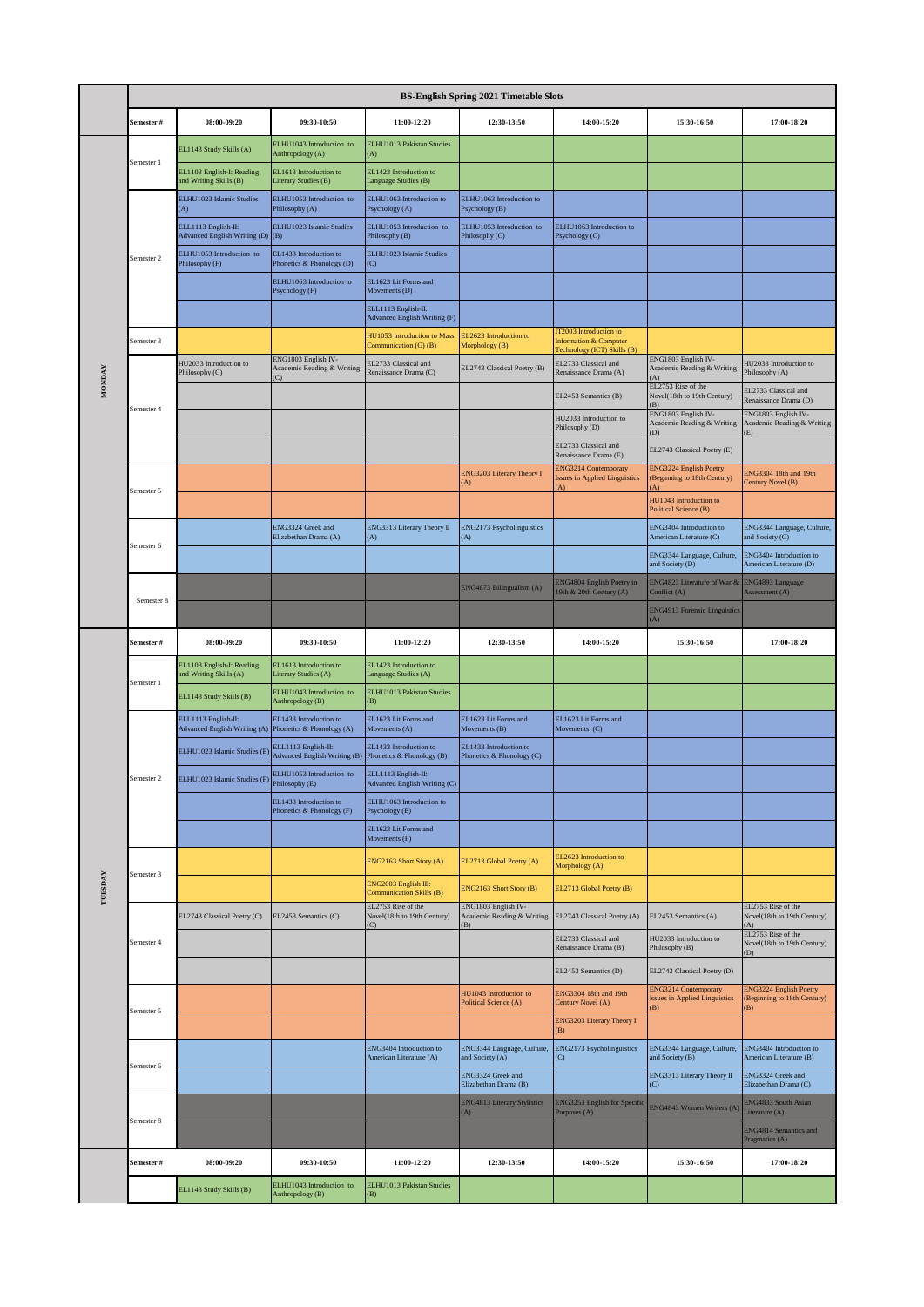|           |            | ELHU1023 Islamic Studies<br>(A)                            | ELHU1053 Introduction to<br>Philosophy (A)                                       | ELHU1063 Introduction to<br>Psychology (A)                 | ELHU1063 Introduction to<br>Psychology (B)                 |                                                                                            |                                                                            |                                                              |
|-----------|------------|------------------------------------------------------------|----------------------------------------------------------------------------------|------------------------------------------------------------|------------------------------------------------------------|--------------------------------------------------------------------------------------------|----------------------------------------------------------------------------|--------------------------------------------------------------|
|           |            | ELL1113 English-II:<br>Advanced English Writing (D) (B)    | ELHU1023 Islamic Studies                                                         | ELHU1053 Introduction to<br>Philosophy (B)                 | EL1623 Lit Forms and<br>Movements (E)                      |                                                                                            |                                                                            |                                                              |
|           | Semester 2 | ELHU1053 Introduction to<br>Philosophy (F)                 | EL1433 Introduction to<br>Phonetics & Phonology (D)                              | EL1623 Lit Forms and<br>Movements (D)                      |                                                            |                                                                                            |                                                                            |                                                              |
|           |            |                                                            | ELL1113 English-II:<br>Advanced English Writing (E)                              | EL1433 Introduction to<br>Phonetics & Phonology (E)        |                                                            |                                                                                            |                                                                            |                                                              |
|           |            |                                                            | ELHU1063 Introduction to<br>Psychology (F)                                       | ELL1113 English-II:<br><b>Advanced English Writing (F)</b> |                                                            |                                                                                            |                                                                            |                                                              |
|           | Semester 3 |                                                            |                                                                                  | NG2003 English III:<br>Communication Skills (A)            | <b>IT2003</b> Introduction to<br>Information & Computer    | HU1053 Introduction to Mass<br>Communication (G) (A)                                       |                                                                            |                                                              |
| WEDNESDAY |            |                                                            |                                                                                  |                                                            | Technology (ICT) Skills (A)<br>EL2743 Classical Poetry (B) | EL2453 Semantics (B)                                                                       | EL2753 Rise of the<br>Novel(18th to 19th Century)                          | EL2733 Classical and<br>Renaissance Drama (D)                |
|           |            |                                                            |                                                                                  |                                                            |                                                            | HU2033 Introduction to<br>Philosophy (D)                                                   | B)<br>ENG1803 English IV-<br>Academic Reading & Writing<br>(D)             | ENG1803 English IV-<br>Academic Reading & Writing            |
|           |            |                                                            |                                                                                  |                                                            |                                                            | EL2733 Classical and<br>Renaissance Drama (E)                                              | EL2743 Classical Poetry (E)                                                | (E)                                                          |
|           |            |                                                            |                                                                                  |                                                            | ENG3203 Literary Theory I<br>(A)                           | <b>ENG3214 Contemporary</b><br><b>Issues in Applied Linguistics</b><br>A)                  | <b>ENG3224 English Poetry</b><br>Beginning to 18th Century)<br>A)          | ENG3304 18th and 19th<br>Century Novel (B)                   |
|           | Semester 5 |                                                            |                                                                                  |                                                            |                                                            |                                                                                            | HU1043 Introduction to<br>Political Science (B)                            |                                                              |
|           |            | ENG2173 Psycholinguistics<br>$\bf{A}$                      |                                                                                  | ENG3324 Greek and<br>Elizabethan Drama (A)                 | ENG3313 Literary Theory II<br>(A)                          |                                                                                            | ENG3404 Introduction to<br>American Literature (D)                         | ENG3313 Literary Theory II<br>(D)                            |
|           | Semester 6 |                                                            |                                                                                  | ENG2173 Psycholinguistics<br>(B)                           | ENG3313 Literary Theory II<br>(B)                          |                                                                                            |                                                                            |                                                              |
|           |            |                                                            |                                                                                  |                                                            | ENG2173 Psycholinguistics<br>(D)                           |                                                                                            |                                                                            |                                                              |
|           |            |                                                            |                                                                                  |                                                            | ENG4873 Bilingualism (A)                                   |                                                                                            | ENG4913 Forensic Linguistics ENG4893 Language<br>A)                        | Assessment (A)                                               |
|           | Semester # | 08:00-09:20                                                | 09:30-10:50                                                                      | 11:00-12:20                                                | 12:30-13:50                                                | 14:00-15:20                                                                                | 15:30-16:50                                                                | 17:00-18:20                                                  |
|           | Semester 1 | EL1103 English-I: Reading<br>and Writing Skills (A)        | EL1613 Introduction to<br>Literary Studies (A)                                   | EL1423 Introduction to<br>Language Studies (A)             |                                                            |                                                                                            |                                                                            |                                                              |
|           |            | ELL1113 English-II:<br><b>Advanced English Writing (A)</b> | EL1433 Introduction to<br>Phonetics & Phonology (A)                              | EL1623 Lit Forms and<br>Movements (A)                      | EL1433 Introduction to<br>Phonetics & Phonology (C)        | EL1623 Lit Forms and<br>Movements (C)                                                      |                                                                            |                                                              |
|           |            | ELHU1023 Islamic Studies (E)                               | ELHU1023 Islamic Studies<br>(D)                                                  | ELL1113 English-II:<br><b>Advanced English Writing (C)</b> | ELHU1063 Introduction to<br>Psychology (D)                 |                                                                                            |                                                                            |                                                              |
|           | Semester 2 | ELHU1023 Islamic Studies (F                                | ELHU1053 Introduction to<br>Philosophy (E)                                       | ELHU1053 Introduction to<br>Philosophy (D)                 |                                                            |                                                                                            |                                                                            |                                                              |
|           |            |                                                            | EL1433 Introduction to<br>Phonetics & Phonology (F)                              | ELHU1063 Introduction to<br>Psychology (E)                 |                                                            |                                                                                            |                                                                            |                                                              |
|           |            |                                                            |                                                                                  | EL1623 Lit Forms and<br>Movements (F)                      |                                                            |                                                                                            |                                                                            |                                                              |
|           |            |                                                            |                                                                                  | ENG2163 Short Story (A)                                    | EL2713 Global Poetry (A)                                   | EL2623 Introduction to<br>Morphology (A)                                                   |                                                                            |                                                              |
|           | Semester 3 |                                                            |                                                                                  | EL2713 Global Poetry (B)                                   | ENG2163 Short Story (B)                                    | IT2003 Introduction to<br><b>Information &amp; Computer</b><br>Technology (ICT) Skills (B) |                                                                            |                                                              |
| THURSDAY  |            | EL2743 Classical Poetry (C)                                | EL2453 Semantics (C)                                                             | EL2753 Rise of the<br>Novel(18th to 19th Century)<br>(C)   | HU2033 Introduction to<br>Philosophy (B)                   | EL2743 Classical Poetry (A)                                                                | EL2453 Semantics (A)                                                       | EL2753 Rise of the<br>Novel(18th to 19th Century)<br>(A)     |
|           | Semester 4 |                                                            |                                                                                  |                                                            |                                                            | ENG1803 English IV-<br>Academic Reading & Writing<br>(B)                                   | EL2733 Classical and<br>Renaissance Drama (B)                              |                                                              |
|           |            |                                                            |                                                                                  |                                                            | EL2753 Rise of the<br>Novel(18th to 19th Century)<br>(E)   | EL2453 Semantics (E)                                                                       | HU2033 Introduction to<br>Philosophy (E)                                   |                                                              |
|           |            |                                                            |                                                                                  |                                                            | HU1043 Introduction to<br>Political Science (A)            | ENG3304 18th and 19th<br>Century Novel (A)                                                 | <b>ENG3214 Contemporary</b><br><b>Issues in Applied Linguistics</b><br>(B) | ENG3224 English Poetry<br>(Beginning to 18th Century)<br>(B) |
|           | Semester 5 |                                                            |                                                                                  |                                                            |                                                            | ENG3203 Literary Theory I<br>(B)                                                           |                                                                            |                                                              |
|           |            |                                                            |                                                                                  |                                                            | ENG3324 Greek and<br>Elizabethan Drama (B)                 |                                                                                            | ENG3344 Language, Culture,<br>and Society (B)                              | ENG3404 Introduction to<br>American Literature (B)           |
|           | Semester 6 |                                                            |                                                                                  |                                                            | ENG2173 Psycholinguistics<br>(C)                           |                                                                                            | ENG3313 Literary Theory II<br>(C)                                          | ENG3324 Greek and<br>Elizabethan Drama (C)                   |
|           |            |                                                            |                                                                                  |                                                            |                                                            |                                                                                            | ENG3344 Language, Culture,<br>and Society (D)                              | ENG3344 Language, Culture,<br>and Society (D)                |
|           | Semester 8 |                                                            |                                                                                  |                                                            | ENG4813 Literary Stylistics<br>(A)                         |                                                                                            | ENG4843 Women Writers (A)                                                  | <b>ENG4833 South Asian</b><br>Literature (A)                 |
|           | Semester # | 08:00-09:20                                                | 09:30-10:50                                                                      | 11:00-12:20                                                | 12:30-13:50                                                | 14:00-15:20                                                                                | 15:30-16:50                                                                | 17:00-18:20                                                  |
|           |            | EL1143 Study Skills (A)                                    | ELHU1043 Introduction to<br>Anthropology (A)                                     | ELHU1013 Pakistan Studies<br>(A)                           | <b>Juma Break</b>                                          |                                                                                            |                                                                            |                                                              |
|           | Semester 1 | EL1103 English-I: Reading<br>and Writing Skills (B)        | EL1613 Introduction to<br>Literary Studies (B)                                   | EL1423 Introduction to<br>Language Studies (B)             | <b>Juma Break</b>                                          |                                                                                            |                                                                            |                                                              |
|           |            | ELL1113 English-II:                                        | ELL1113 English-II:<br>Advanced English Writing (E) Advanced English Writing (B) | EL1623 Lit Forms and<br>Movements (B)                      | <b>Juma Break</b>                                          | EL1433 Introduction to<br>Phonetics & Phonology (B)                                        | ELHU1063 Introduction to<br>Psychology (C)                                 |                                                              |
|           | Semester 2 |                                                            | ELHU1023 Islamic Studies<br>(D)                                                  | ELHU1023 Islamic Studies<br>Õ                              | <b>Juma Break</b>                                          | ELHU1053 Introduction to<br>Philosophy (C)                                                 |                                                                            |                                                              |
|           |            |                                                            | EL1433 Introduction to<br>Phonetics & Phonology (E)                              | ELHU1053 Introduction to<br>Philosophy (D)                 | <b>Juma Break</b>                                          | ELHU1063 Introduction to<br>Psychology (D)                                                 |                                                                            |                                                              |
|           |            |                                                            |                                                                                  | EL1623 Lit Forms and<br>Movements (E)                      | <b>Juma Break</b>                                          |                                                                                            |                                                                            |                                                              |
|           | Semester 3 |                                                            | HU1053 Introduction to Mass<br>Communication (G) (A)                             | ENG2003 English III:<br>Communication Skills (A)           | <b>Juma Break</b>                                          | IT2003 Introduction to<br>Information & Computer<br>Technology (ICT) Skills (A)            |                                                                            |                                                              |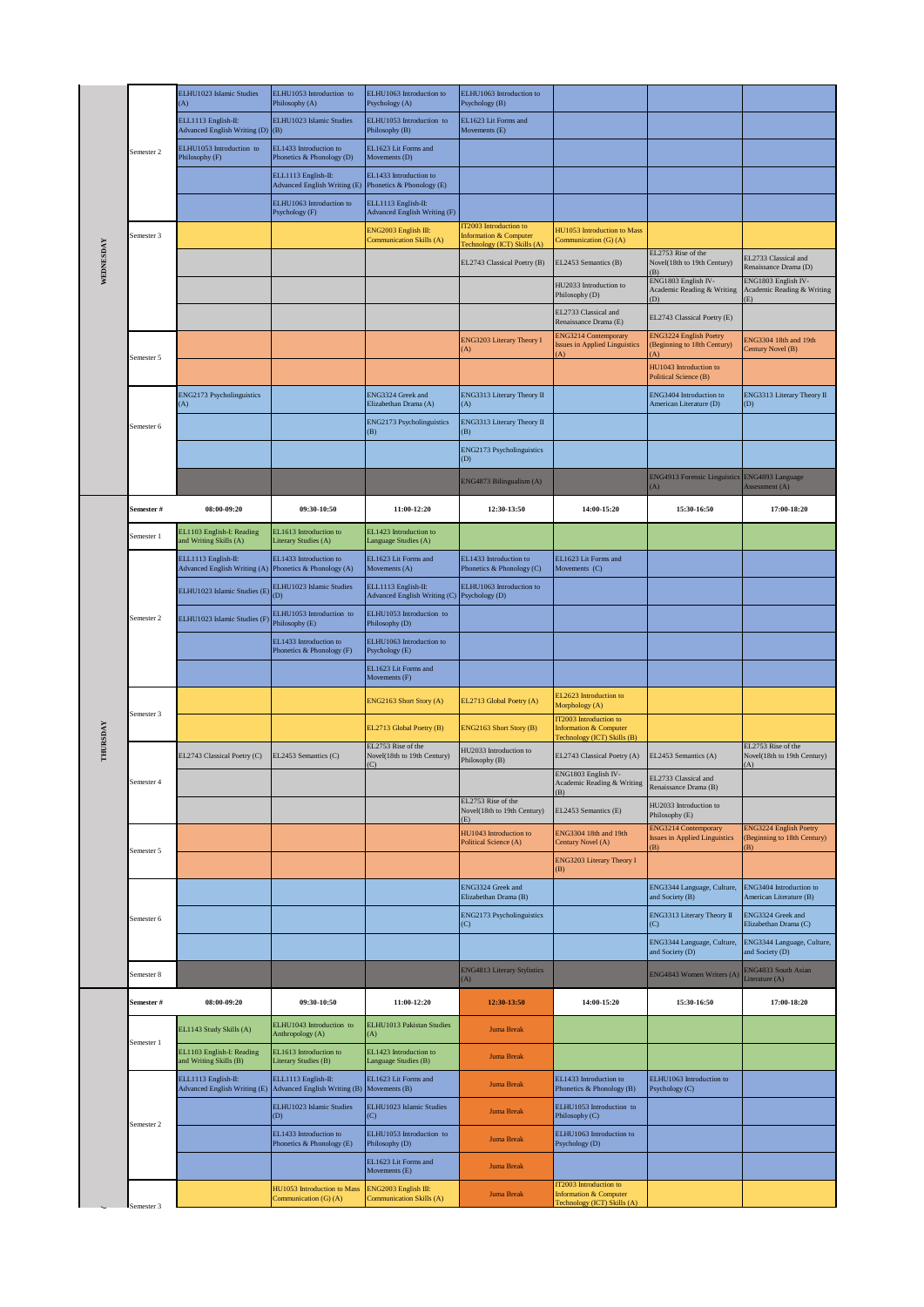|               | ocanona o  |                                          |                                                   |                                                      |                   |                                                          |                                                                    |                                               |
|---------------|------------|------------------------------------------|---------------------------------------------------|------------------------------------------------------|-------------------|----------------------------------------------------------|--------------------------------------------------------------------|-----------------------------------------------|
| <b>FRIDAY</b> |            |                                          | EL2623 Introduction to<br>Morphology (B)          | HU1053 Introduction to Mass<br>Communication (G) (B) | <b>Juma Break</b> | ENG2003 English III:<br><b>Communication Skills (B)</b>  |                                                                    |                                               |
|               |            | HU2033 Introduction to<br>Philosophy (C) | ENG1803 English IV-<br>Academic Reading & Writing | EL2733 Classical and<br>Renaissance Drama (C)        | <b>Juma Break</b> | EL2733 Classical and<br>Renaissance Drama (A)            | ENG1803 English IV-<br>Academic Reading & Writing<br>(A)           | HU2033 Introduction to<br>Philosophy (A)      |
|               | Semester 4 |                                          |                                                   |                                                      | <b>Juma Break</b> | EL2453 Semantics (D)                                     | EL2753 Rise of the<br>Novel(18th to 19th Century)<br>(D)           | EL2743 Classical Poetry (D)                   |
|               |            |                                          |                                                   |                                                      | <b>Juma Break</b> | EL2753 Rise of the<br>Novel(18th to 19th Century)<br>(E) | HU2033 Introduction to<br>Philosophy (E)                           | EL2453 Semantics (E)                          |
|               | Semester 6 |                                          |                                                   | ENG3404 Introduction to<br>American Literature (A)   | <b>Juma Break</b> | ENG3344 Language, Culture,<br>and Society (A)            | ENG3404 Introduction to<br>American Literature (C)                 | ENG3344 Language, Culture,<br>and Society (C) |
|               |            |                                          |                                                   | ENG2173 Psycholinguistics<br>(B)                     | <b>Juma Break</b> | ENG3313 Literary Theory II<br>(B)                        | ENG3313 Literary Theory II<br>(D)                                  | ENG3324 Greek and<br>Elizabethan Drama (D)    |
|               |            |                                          |                                                   |                                                      | <b>Juma Break</b> | ENG2173 Psycholinguistics<br>(D)                         |                                                                    |                                               |
|               |            |                                          |                                                   |                                                      | <b>Juma Break</b> |                                                          | ENG3253 English for Specific ENG4814 Semantics and<br>Purposes (A) | Pragmatics (A)                                |
|               | Semester 8 |                                          |                                                   |                                                      |                   |                                                          | ENG4804 English Poetry in<br>19th & 20th Century (A)               | ENG4823 Literature of War &<br>Conflict (A)   |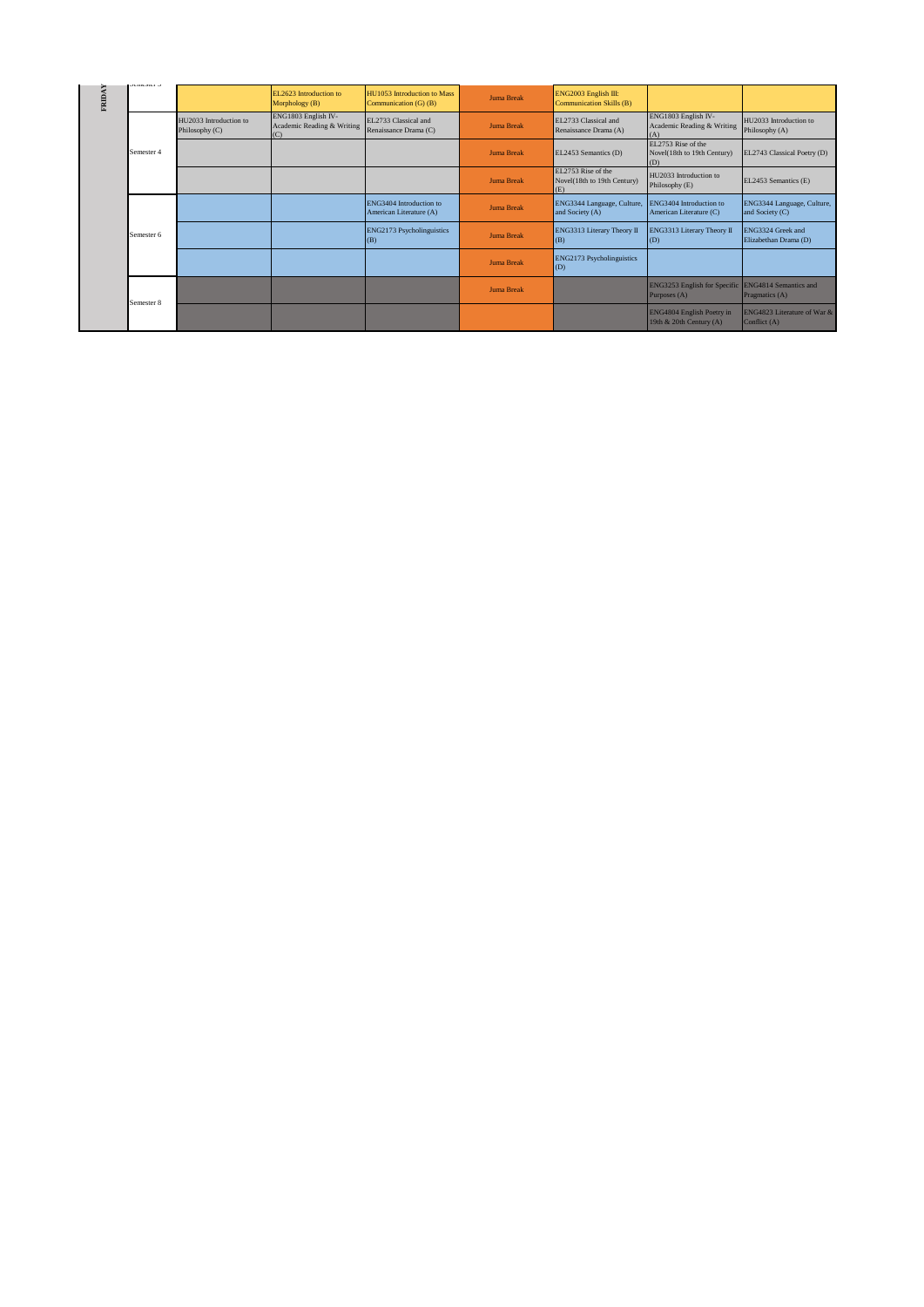|               |            |                                                                       |                                                                                        |                                                                       | <b>BS-IR Spring 2021 Timetable Slots</b>                                          |                                                                  |                                                       |                                                                                                                                                                                |
|---------------|------------|-----------------------------------------------------------------------|----------------------------------------------------------------------------------------|-----------------------------------------------------------------------|-----------------------------------------------------------------------------------|------------------------------------------------------------------|-------------------------------------------------------|--------------------------------------------------------------------------------------------------------------------------------------------------------------------------------|
|               | Semester # | 08:00-09:20                                                           | 09:30-10:50                                                                            | 11:00-12:20                                                           | 12:30-13:50                                                                       | 14:00-15:20                                                      | 15:30-16:50                                           | 17:00-18:20                                                                                                                                                                    |
|               |            | IREL1003 English-I(A)                                                 | IRHU1003 Pakistan Studies<br>(A)                                                       | IRCS1003 Introduction to<br>Information Technology (A)                |                                                                                   |                                                                  |                                                       |                                                                                                                                                                                |
|               | Semester 1 | IR1103 Introduction to<br>Political Science (B)                       | IR1113 Introduction to<br>International Relations (B)                                  | IREL1043 Introduction to<br>Mass Communication (B)                    |                                                                                   |                                                                  |                                                       |                                                                                                                                                                                |
|               |            | IREL1013 English-II (A)                                               | <b>IRHU1013 Islamic</b><br>Studies/Ethics (A)                                          | IR1223 Geo-Political Structure<br>of the World (A)                    | <b>RHU1023 Quantitative</b><br>Methods in Social Sciences<br>$\overline{C}$       |                                                                  |                                                       |                                                                                                                                                                                |
|               | Semester 2 | IRPY1013 Introduction to<br>Anthroplogy (B)                           | IREC1003 Principles of<br>Economics (B)                                                | IRHU1023 Quantitative<br>Methods in Social Sciences<br>(B)            |                                                                                   |                                                                  |                                                       |                                                                                                                                                                                |
| <b>MONDAY</b> |            |                                                                       | IRPY1013 Introduction to<br>Anthroplogy (C)                                            | <b>IREC1003 Principles of</b><br>Economics (C)                        |                                                                                   |                                                                  |                                                       |                                                                                                                                                                                |
|               | Semester 3 |                                                                       |                                                                                        |                                                                       | ENG1803 English III<br>(Academic Reading &<br>Writing) (IRA)                      | HU2033 Introduction to<br>Philosophy (IRA)                       |                                                       |                                                                                                                                                                                |
|               | Semester 4 | ENG2643 English 1V<br>(Occupational Purposes)<br>Compulsory (A)       | RM3033 Research<br>Methodology for Social<br>Science (A)<br>ENG2643 English 1V         | PNIR2133 Theories and<br>approaches of International<br>Relations (A) | RM3033 Research<br>Methodology for Social<br>Science (B)                          |                                                                  |                                                       |                                                                                                                                                                                |
|               |            |                                                                       | (Occupational Purposes)<br>Compulsory (B)                                              |                                                                       |                                                                                   |                                                                  |                                                       |                                                                                                                                                                                |
|               | Semester 5 |                                                                       |                                                                                        |                                                                       |                                                                                   |                                                                  | IR3233 Public International<br>Law $(A)$              | <b>International Organizations (A)</b>                                                                                                                                         |
|               | Semester 6 |                                                                       |                                                                                        |                                                                       |                                                                                   | IR3243 International<br>economics: issues and<br>nstitutions (A) | IR3423 Foreign Policy of<br>Pakistan (A)              | IRGS1003 Introduction to<br>Gender Studies (A)                                                                                                                                 |
|               | Semester # | 08:00-09:20                                                           | 09:30-10:50                                                                            | 11:00-12:20                                                           | 12:30-13:50                                                                       | 14:00-15:20                                                      | 15:30-16:50                                           | 17:00-18:20                                                                                                                                                                    |
|               | Semester 1 | <b>R1103</b> Introduction to<br>Political Science (A)                 | IREL1043 Introduction to<br>Mass Communication (A)                                     | IR1113 Introduction to<br>International Relations (A)                 |                                                                                   |                                                                  |                                                       |                                                                                                                                                                                |
|               |            | IREL1003 English-I (B)                                                | IRCS1003 Introduction to<br><b>Information Technology (B)</b><br>IRHU1023 Quantitative | <b>IRHU1003 Pakistan Studies</b><br>(B)                               |                                                                                   |                                                                  |                                                       |                                                                                                                                                                                |
|               |            | <b>IREC1003 Principles of</b><br>Economics (A)                        | Methods in Social Sciences<br>$\Lambda$                                                | IRPY1013 Introduction to<br>Anthroplogy (A)                           | IR1223 Geo-Political Structure<br>of the World (C)                                |                                                                  |                                                       | IR3303 Regional and<br><b>R3463 Politics of Social and</b><br>Environmental Issues. (A)<br>IR3473 Emerging Security<br>Concepts: Issues in Regional<br>and Global Security (A) |
|               | Semester 2 | IREL1013 English-II (B)                                               | IRHU1013 Islamic<br>Studies/Ethics (B)                                                 | IR1223 Geo-Political Structure<br>of the World (B)                    |                                                                                   |                                                                  |                                                       |                                                                                                                                                                                |
| TUESDAY       |            |                                                                       | IREL1013 English-II (C)                                                                | IRHU1013 Islamic<br>Studies/Ethics (C)                                |                                                                                   |                                                                  |                                                       |                                                                                                                                                                                |
|               | Semester 3 |                                                                       |                                                                                        | PNIR1033 Geo-Political<br>Structure of the world (A)                  | ECON1003 Introduction to<br>Economics (A)                                         | HU1023 Introduction to<br>Sociology (IRA)                        |                                                       |                                                                                                                                                                                |
|               | Semester 4 | <b>IRGS1003</b> Introduction to<br>Gender Studies (4A)                | IREL1043 Introduction of<br>Mass communication (4A)                                    | IREL1043 Introduction of<br>Mass communication (4B)                   |                                                                                   |                                                                  |                                                       |                                                                                                                                                                                |
|               |            | PNIR2133 Theories and<br>approaches of International<br>Relations (B) | IRGS1003 Introduction to<br>Gender Studies (4B)                                        |                                                                       |                                                                                   |                                                                  |                                                       |                                                                                                                                                                                |
|               | Semester 5 |                                                                       |                                                                                        |                                                                       |                                                                                   | IR3403 Foreign Policy<br>Analysis (A)                            | <b>RGS1003</b> Introduction to<br>Gender Studies (5A) |                                                                                                                                                                                |
|               | Semester 6 |                                                                       |                                                                                        |                                                                       |                                                                                   | IR3433 Defense and Strategic<br>Studies (A)                      | IR3133 Political systems of the<br>World (A)          |                                                                                                                                                                                |
|               | Semester # | 08:00-09:20                                                           | 09:30-10:50                                                                            | 11:00-12:20                                                           | 12:30-13:50                                                                       | 14:00-15:20                                                      | 15:30-16:50                                           | 17:00-18:20                                                                                                                                                                    |
|               | Semester 1 | IREL1003 English-I(A)                                                 | IRHU1003 Pakistan Studies<br>(A)                                                       | IRCS1003 Introduction to<br>Information Technology (A)                |                                                                                   |                                                                  |                                                       |                                                                                                                                                                                |
|               |            | R1103 Introduction to<br>Political Science (B)                        | IR1113 Introduction to<br><b>International Relations (B)</b>                           | <b>IDEL 1043 Introduct</b><br>Mass Communication (B)                  |                                                                                   |                                                                  |                                                       |                                                                                                                                                                                |
| WEDNESDAY     | Semester 2 | IREL1013 English-II (A)                                               | IRHU1013 Islamic<br>Studies/Ethics (A)                                                 | IR1223 Geo-Political Structure<br>of the World (A)                    | <b>IRHU1023 Quantitative</b><br>Methods in Social Sciences<br>(C)                 |                                                                  |                                                       |                                                                                                                                                                                |
|               |            |                                                                       | IRPY1013 Introduction to<br>Anthroplogy (C)                                            | IREC1003 Principles of<br>Economics (C)                               |                                                                                   |                                                                  |                                                       |                                                                                                                                                                                |
|               | Semester 3 |                                                                       |                                                                                        |                                                                       | ENG1803 English III<br>(Academic Reading &<br>Writing) (IRA)                      | HU2033 Introduction to<br>Philosophy (IRA)                       |                                                       |                                                                                                                                                                                |
|               | Semester 4 |                                                                       | ENG2643 English 1V<br>(Occupational Purposes)<br>Compulsory (B)                        |                                                                       | RM3033 Research<br>Methodology for Social<br>Science (B)                          |                                                                  |                                                       |                                                                                                                                                                                |
|               | Semester 5 |                                                                       |                                                                                        |                                                                       |                                                                                   |                                                                  | IR3233 Public International<br>Law $(A)$              | IR3303 Regional and<br><b>International Organizations (A)</b>                                                                                                                  |
|               | Semester # | 08:00-09:20                                                           | 09:30-10:50                                                                            | 11:00-12:20                                                           | 12:30-13:50                                                                       | 14:00-15:20                                                      | 15:30-16:50                                           | 17:00-18:20                                                                                                                                                                    |
|               | Semester 1 | IR1103 Introduction to<br>Political Science (A)                       | IREL1043 Introduction to<br>Mass Communication (A)                                     | IR1113 Introduction to<br><b>International Relations (A)</b>          |                                                                                   |                                                                  |                                                       |                                                                                                                                                                                |
|               |            | IREL1003 English-I (B)                                                | IRCS1003 Introduction to<br>Information Technology (B)                                 | IRHU1003 Pakistan Studies<br>(B)                                      |                                                                                   |                                                                  |                                                       |                                                                                                                                                                                |
|               | Semester 2 | IREL1013 English-II (B)                                               | IRHU1013 Islamic<br>Studies/Ethics (B)                                                 | of the World (B)                                                      | IR1223 Geo-Political Structure IR1223 Geo-Political Structure<br>of the World (C) |                                                                  |                                                       |                                                                                                                                                                                |
| THURSDAY      |            |                                                                       | IREL1013 English-II (C)                                                                | IRHU1013 Islamic<br>Studies/Ethics (C)                                |                                                                                   |                                                                  |                                                       |                                                                                                                                                                                |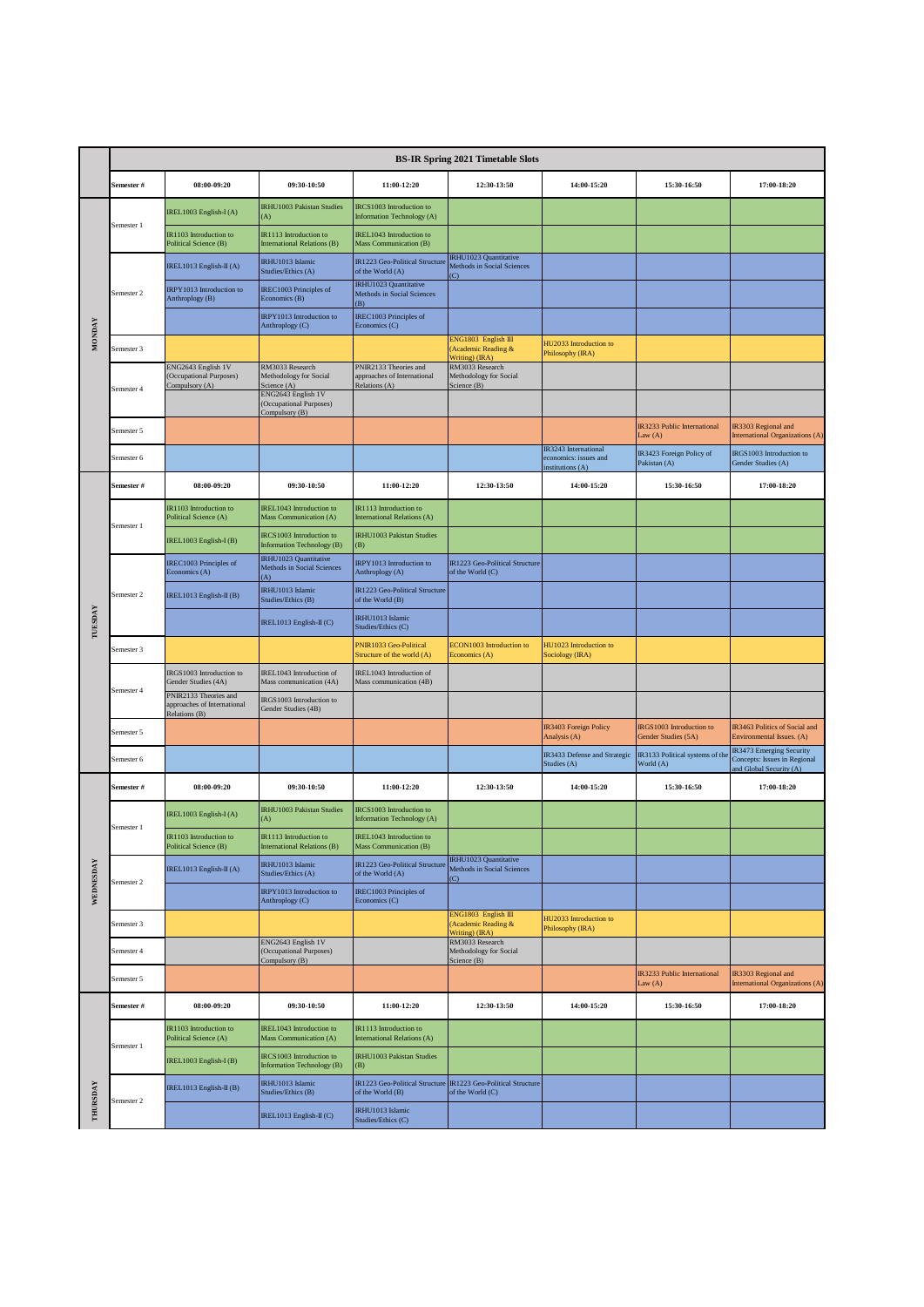|               | Semester 3 |                                                                       |                                                            | PNIR1033 Geo-Political<br>Structure of the world (A)                  | ECON1003 Introduction to<br>Economics (A) | HU1023 Introduction to<br>Sociology (IRA)                                |                                                 |                                                                                     |
|---------------|------------|-----------------------------------------------------------------------|------------------------------------------------------------|-----------------------------------------------------------------------|-------------------------------------------|--------------------------------------------------------------------------|-------------------------------------------------|-------------------------------------------------------------------------------------|
|               | Semester 4 | IRGS1003 Introduction to<br>Gender Studies (4A)                       | IREL1043 Introduction of<br>Mass communication (4A)        |                                                                       |                                           |                                                                          |                                                 |                                                                                     |
|               | Semester 6 |                                                                       |                                                            |                                                                       |                                           | IR3433 Defense and Strategic<br>Studies (A)                              | IR3133 Political systems of the<br>World (A)    | IR3473 Emerging Security<br>Concepts: Issues in Regional<br>and Global Security (A) |
|               | Semester#  | 08:00-09:20                                                           | 09:30-10:50                                                | 11:00-12:20                                                           | 12:30-13:50                               | 14:00-15:20                                                              | 15:30-16:50                                     | 17:00-18:20                                                                         |
|               | Semester 2 | IREC1003 Principles of<br>Economics (A)                               | IRHU1023 Quantitative<br>Methods in Social Sciences<br>(A) | <b>IRPY1013</b> Introduction to<br>Anthroplogy (A)                    | <b>Juma Break</b>                         |                                                                          |                                                 |                                                                                     |
|               |            | <b>IRPY1013</b> Introduction to<br>Anthroplogy (B)                    | IRHU1023 Quantitative<br>Methods in Social Sciences<br>(B) | IREC1003 Principles of<br>Economics (B)                               | <b>Juma Break</b>                         |                                                                          |                                                 |                                                                                     |
| <b>FRIDAY</b> | Semester 4 | ENG2643 English 1V<br>(Occupational Purposes)<br>Compulsory (A)       | RM3033 Research<br>Methodology for Social<br>Science (A)   | PNIR2133 Theories and<br>approaches of International<br>Relations (A) | <b>Juma Break</b>                         |                                                                          |                                                 |                                                                                     |
|               |            | PNIR2133 Theories and<br>approaches of International<br>Relations (B) | IRGS1003 Introduction to<br>Gender Studies (4B)            | IREL1043 Introduction of<br>Mass communication (4B)                   | <b>Juma Break</b>                         |                                                                          |                                                 |                                                                                     |
|               | Semester 5 |                                                                       |                                                            |                                                                       | <b>Juma Break</b>                         | IR3403 Foreign Policy<br>Analysis (A)                                    | IRGS1003 Introduction to<br>Gender Studies (5A) | <b>IR3463 Politics of Social and</b><br>Environmental Issues. (A)                   |
|               | Semester 6 |                                                                       |                                                            |                                                                       | <b>Juma Break</b>                         | <b>IR3243</b> International<br>economics: issues and<br>institutions (A) | IR3423 Foreign Policy of<br>Pakistan (A)        | IRGS1003 Introduction to<br>Gender Studies (A)                                      |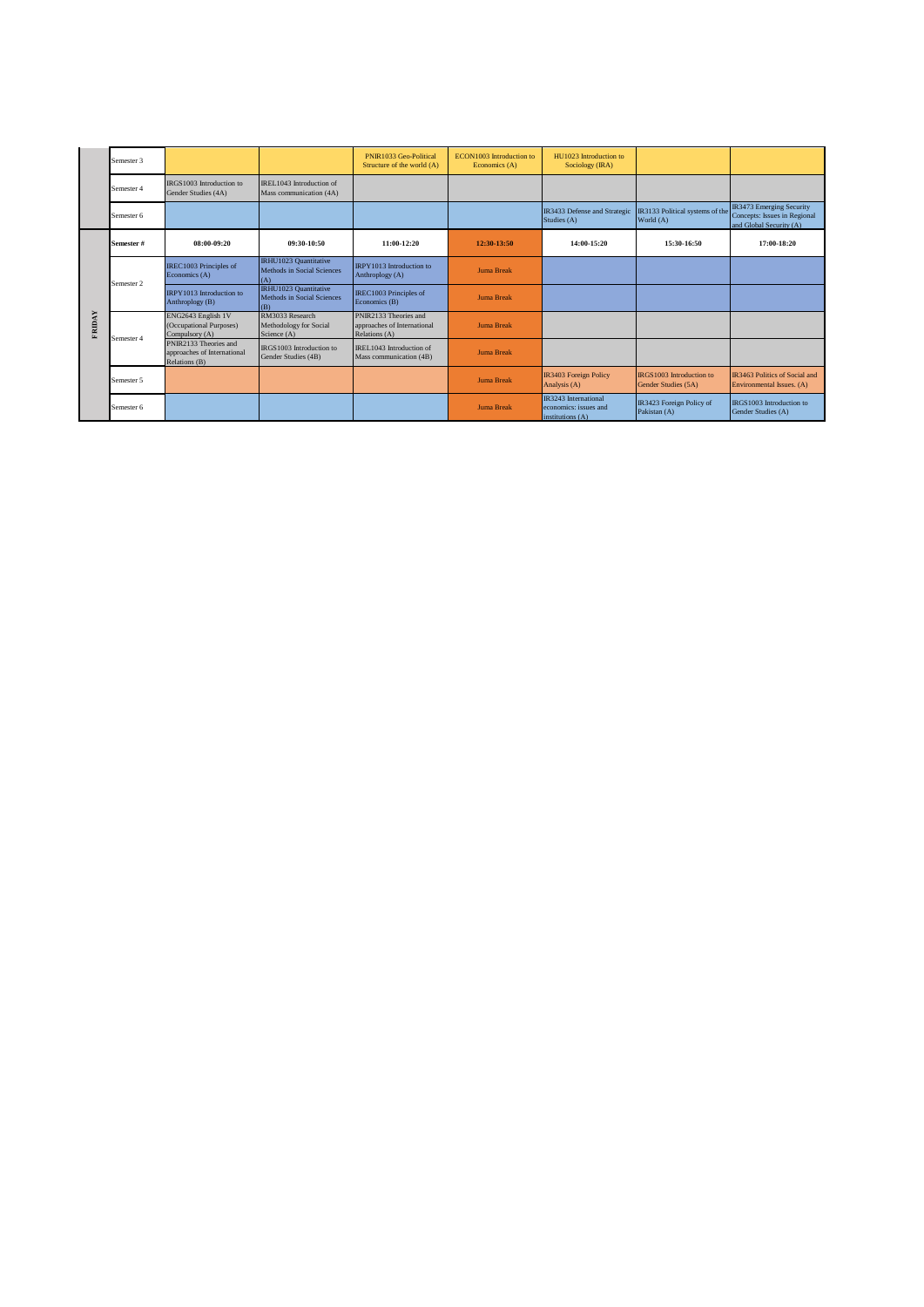|               |            |                                                                          |                                                                               |                                                               | <b>BS Psychology Spring 2021 Timetable Slots</b> |                                                    |                                                                 |                                              |
|---------------|------------|--------------------------------------------------------------------------|-------------------------------------------------------------------------------|---------------------------------------------------------------|--------------------------------------------------|----------------------------------------------------|-----------------------------------------------------------------|----------------------------------------------|
|               | Semester # | 08:00-09:20                                                              | 09:30-10:50                                                                   | 11:00-12:20                                                   | 12:30-13:50                                      | 14:00-15:20                                        | 15:30-16:50                                                     | 17:00-18:20                                  |
|               | Semester 1 | PSHU1003 English-Basic<br>Writing Skills (A)                             | PSHU1013 Introduction to<br>Anthropology (A)                                  | PS1014 Introduction to<br>Psychology (A)                      |                                                  |                                                    |                                                                 |                                              |
|               |            | PSHU1023 Islamic and Arabic<br>Studies (B)                               | PS1014 Introduction to<br>Psychology (B)                                      | PSCS1013 Introduction to<br><b>Information Technology (B)</b> |                                                  |                                                    |                                                                 |                                              |
|               |            | PSHU1033 English Advance<br>Writing (A)                                  | PS1303 History and Schools of PS1303 History and Schools of<br>Psychology (A) | Psychology (B)                                                |                                                  |                                                    |                                                                 |                                              |
|               | Semester 2 | PSHU1033 English Advance<br>Writing (B)                                  | PSHU1043 Introduction to<br>Political Sciences (B)                            | PSHU1053 Pakistan Studies<br>(E)                              |                                                  |                                                    |                                                                 |                                              |
|               |            | PSBI1013 Introduction to<br>Biology <sub>(D)</sub>                       | PSHU1053 Pakistan Studies<br>(D)                                              |                                                               |                                                  |                                                    |                                                                 |                                              |
|               |            | PSBI1013 Introduction to<br>Biology (E)                                  | PSHU1043 Introduction to<br>Political Sciences (E)                            |                                                               |                                                  |                                                    |                                                                 |                                              |
|               |            | PS1303 History and Schools of PSHU1033 English Advance<br>Psychology (F) | Writing (F)                                                                   |                                                               |                                                  |                                                    |                                                                 |                                              |
|               | Semester 3 |                                                                          |                                                                               | PSY1234 Experimental<br>Psychology (A)                        | HU3273 Foreign Language (A                       | ENG2043 Pres. Tech/Pub.<br>Spk/Bus.Com. Skills (A) |                                                                 |                                              |
|               | Semester 4 |                                                                          |                                                                               |                                                               | PSY2203 Social Psychology<br>(A)                 | PSY4443 Theories of<br>Personality I (A)           | QM2003 Statistics (A)                                           |                                              |
| <b>MONDAY</b> |            |                                                                          |                                                                               |                                                               | PSY4443 Theories of<br>Personality I (C)         | QM2003 Statistics (C)                              | PSY2203 Social Psychology<br>(C)                                |                                              |
|               |            |                                                                          |                                                                               |                                                               | PSY2023 Developmental<br>Psychology (D)          | HU1053 Gen-6: Intro to Mass<br>Communication (D)   | MGMT2313 Gen-7: Intro to<br>Human Resource Management<br>(C     |                                              |
|               |            |                                                                          |                                                                               |                                                               | QM2003 Statistics (E)                            | PSY2203 Social Psychology<br>(E)                   | PSY4443 Theories of<br>Personality I (E)                        |                                              |
|               | Semester 5 |                                                                          |                                                                               |                                                               | PSY3103 Positive Psychology<br>(A)               | PSY4233 Muslim Psychology<br>(A)                   |                                                                 |                                              |
|               |            |                                                                          |                                                                               |                                                               | RM3013 Quantitative Research<br>Method (B)       | PSY4453 Theories of<br>Personality II (B)          | PSY4233 Muslim Psychology<br>(B)                                |                                              |
|               |            |                                                                          |                                                                               |                                                               |                                                  | PSY3033 Mental Health &<br>Psychopathology II (A)  | PSY1113 Ethics in Psychology RM3023 Qualitative Research<br>(A) | Methods (A)                                  |
|               | Semester 6 |                                                                          |                                                                               |                                                               |                                                  | PSY3543 Elec-1: Forensic<br>Psychology (D)         | PSY3033 Mental Health &<br>Psychopathology II (B)               | PSY1113 Ethics in Psychology<br>(B)          |
|               |            |                                                                          |                                                                               |                                                               |                                                  |                                                    | RM3023 Qualitative Research<br>Methods (D)                      | PSY3003 Cognitive<br>Psychology (D)          |
|               |            |                                                                          |                                                                               |                                                               |                                                  | PSY4703 Cross-Cultural<br>Psychology (A)           | PSY3313 Psychological<br>Assessment II (A)                      | PSY4103 Organizational<br>Psychology (A)     |
|               | Semester 8 |                                                                          |                                                                               |                                                               |                                                  | PSY3413 Elective 6: Health<br>Psychology (B)       | PSY3433 Elective 5:<br>Counseling & Guidance (B)                | PSY3553 Elective 4: School<br>Psychology (B) |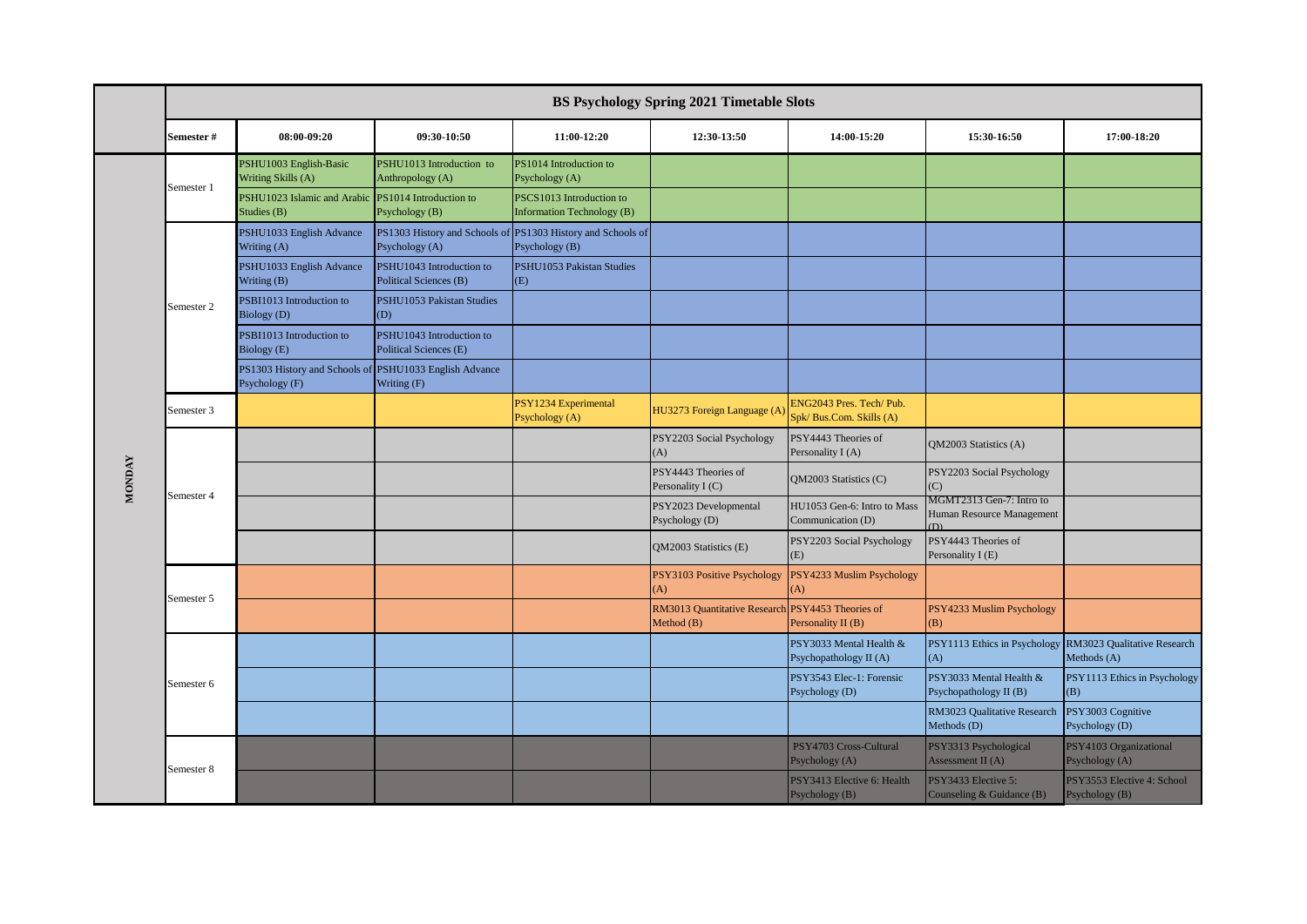|         | Semester#  | 08:00-09:20                                        | 09:30-10:50                                            | 11:00-12:20                                        | 12:30-13:50                                                  | 14:00-15:20                                                     | 15:30-16:50                                       | 17:00-18:20                                                                                                                                                             |
|---------|------------|----------------------------------------------------|--------------------------------------------------------|----------------------------------------------------|--------------------------------------------------------------|-----------------------------------------------------------------|---------------------------------------------------|-------------------------------------------------------------------------------------------------------------------------------------------------------------------------|
|         | Semester 1 | PS1014 Introduction to<br>Psychology (A)           | PSCS1013 Introduction to<br>Information Technology (A) | PSHU1023 Islamic and Arabic<br>Studies (A)         |                                                              |                                                                 |                                                   |                                                                                                                                                                         |
|         |            | PSHU1003 English-Basic<br>Writing Skills (B)       | PSHU1013 Introduction to<br>Anthropology (B)           | PS1014 Introduction to<br>Psychology (B)           |                                                              |                                                                 |                                                   |                                                                                                                                                                         |
|         |            | PSHU1043 Introduction to<br>Political Sciences (A) | PSHU1053 Pakistan Studies<br>(A)                       | PSBI1013 Introduction to<br>Biology (A)            |                                                              |                                                                 |                                                   |                                                                                                                                                                         |
|         |            | PSBI1013 Introduction to<br>Biology (B)            | PSHU1053 Pakistan Studies<br>(B)                       | PSHU1043 Introduction to<br>Political Sciences (D) |                                                              |                                                                 |                                                   | Psychopathology I (B)<br>PSY3543 Elec-1: Forensic<br>Psychology (A)<br>PSY3003 Cognitive<br>Psychology (C)<br>PSY1113 Ethics in Psychology<br>(D)<br>PSY4906 Thesis (A) |
|         | Semester 2 | PSHU1033 English Advance<br>Writing (C)            | PSBI1013 Introduction to<br>Biology (C)                | PSBI1013 Introduction to<br>Biology (F)            |                                                              |                                                                 |                                                   |                                                                                                                                                                         |
|         |            | PSHU1033 English Advance<br>Writing (D)            | PS1303 History and Schools of<br>Psychology (D)        |                                                    |                                                              |                                                                 |                                                   |                                                                                                                                                                         |
|         |            | PSHU1053 Pakistan Studies<br>(F)                   | PSHU1043 Introduction to<br>Political Sciences (F)     |                                                    |                                                              |                                                                 |                                                   | RM3013 Quantitative Research PSY3023 Mental Health &                                                                                                                    |
|         | Semester 3 |                                                    |                                                        | HU1023 Gen-5: Intro. to<br>Sociology (A)           | PSY1234 Experimental<br>Psychology (A)                       | HU2033 Gen-4: Intro to<br>Philosophy (PYA)                      |                                                   |                                                                                                                                                                         |
|         |            |                                                    |                                                        | ENG2043 Pres. Tech/Pub.<br>Spk/Bus.Com. Skills (B) | HU3273 Foreign Language (B)                                  | PSY1234 Experimental<br>Psychology (B)                          |                                                   |                                                                                                                                                                         |
|         |            |                                                    | PSY2023 Developmental<br>Psychology (A)                | HU1053 Gen-6: Intro to Mass<br>Communication (A)   | MGMT2313 Gen-7: Intro to<br>Human Resource Management<br>(A) |                                                                 |                                                   |                                                                                                                                                                         |
| TUESDAY |            |                                                    |                                                        |                                                    | PSY2203 Social Psychology<br>(B)                             | PSY4443 Theories of<br>Personality I (B)                        | QM2003 Statistics (B)                             |                                                                                                                                                                         |
|         | Semester 4 |                                                    |                                                        |                                                    | HU1053 Gen-6: Intro to Mass<br>Communication (C)             | MGMT2313 Gen-7: Intro to<br>Human Resource Management<br>$\cap$ | PSY2023 Developmental<br>Psychology (C)           |                                                                                                                                                                         |
|         |            |                                                    |                                                        |                                                    | QM2003 Statistics (D)                                        | PSY2203 Social Psychology<br>(D)                                | PSY4443 Theories of<br>Personality I (D)          |                                                                                                                                                                         |
|         |            |                                                    |                                                        |                                                    | MGMT2313 Gen-7: Intro to<br>Human Resource Management<br>(E) | PSY2023 Developmental<br>Psychology (E)                         | HU1053 Gen-6: Intro to Mass<br>Communication (E)  |                                                                                                                                                                         |
|         | Semester 5 |                                                    |                                                        |                                                    | PSY4453 Theories of<br>Personality II (A)                    | PSY3023 Mental Health &<br>Psychopathology I (A)                | Method (A)                                        |                                                                                                                                                                         |
|         |            |                                                    |                                                        |                                                    |                                                              |                                                                 | PSY3103 Positive Psychology<br>(B)                |                                                                                                                                                                         |
|         |            |                                                    |                                                        |                                                    |                                                              |                                                                 | PSY3003 Cognitive<br>Psychology (A)               |                                                                                                                                                                         |
|         | Semester 6 |                                                    |                                                        |                                                    |                                                              |                                                                 | PSY3543 Elec-1: Forensic<br>Psychology (C)        |                                                                                                                                                                         |
|         |            |                                                    |                                                        |                                                    |                                                              |                                                                 | PSY3033 Mental Health &<br>Psychopathology II (D) |                                                                                                                                                                         |
|         | Semester & |                                                    |                                                        |                                                    |                                                              |                                                                 |                                                   |                                                                                                                                                                         |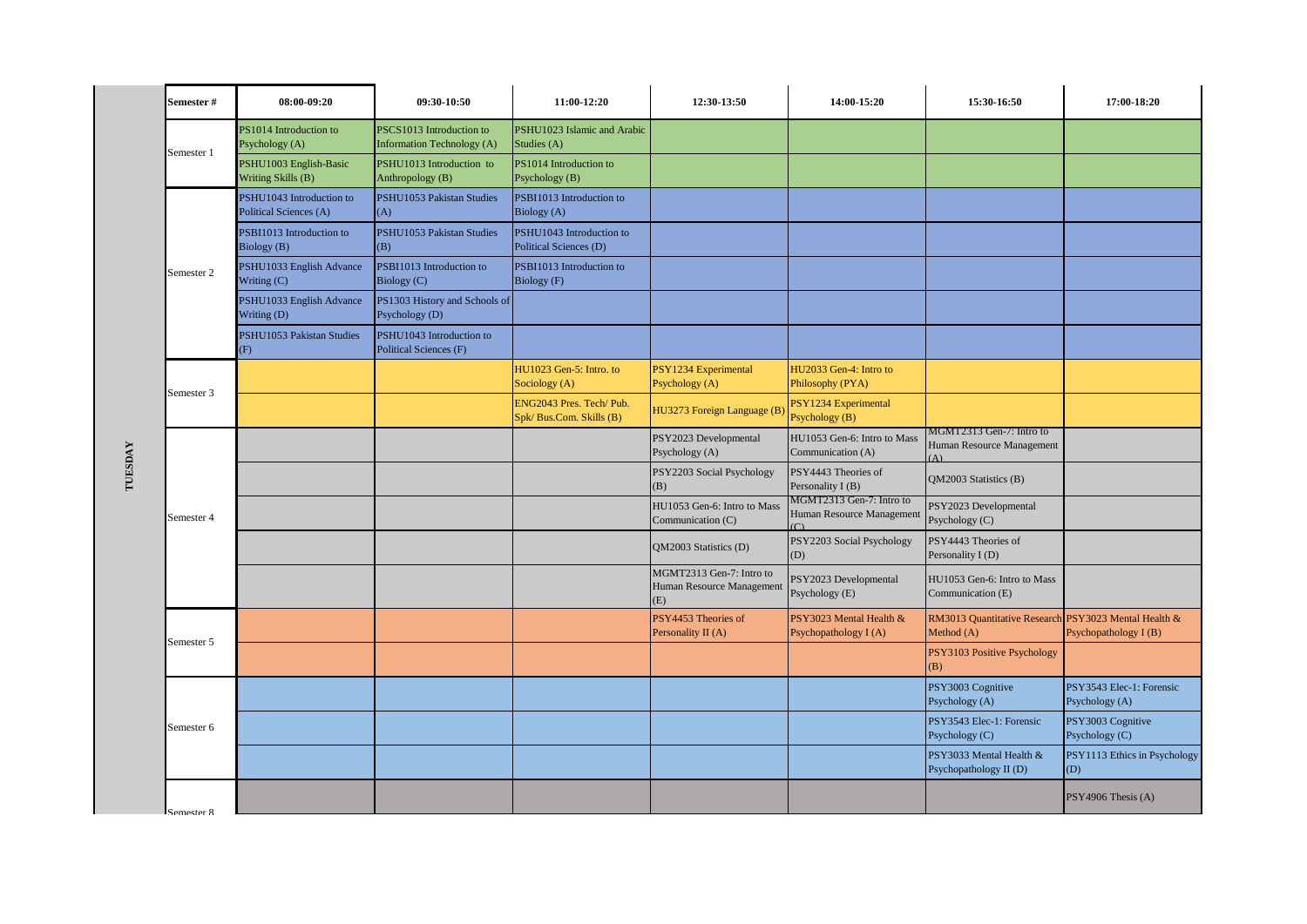|           | <b>UHRORI</b> C                                                           |                                                                          |                                                                           |                                                               |                                            |                                                                 |                                                              | PSY4906 Thesis (B)                                |
|-----------|---------------------------------------------------------------------------|--------------------------------------------------------------------------|---------------------------------------------------------------------------|---------------------------------------------------------------|--------------------------------------------|-----------------------------------------------------------------|--------------------------------------------------------------|---------------------------------------------------|
|           | Semester #                                                                | 08:00-09:20                                                              | 09:30-10:50                                                               | 11:00-12:20                                                   | 12:30-13:50                                | 14:00-15:20                                                     | 15:30-16:50                                                  | 17:00-18:20                                       |
|           |                                                                           | PSHU1003 English-Basic<br>Writing Skills (A)                             | PSHU1013 Introduction to<br>Anthropology (A)                              | PS1014 Introduction to<br>Psychology (A)                      |                                            |                                                                 |                                                              |                                                   |
|           |                                                                           | PSHU1023 Islamic and Arabic<br>Studies (B)                               | PS1014 Introduction to<br>Psychology (B)                                  | PSCS1013 Introduction to<br><b>Information Technology (B)</b> |                                            |                                                                 |                                                              |                                                   |
|           |                                                                           | PSHU1033 English Advance<br>Writing (A)                                  | PS1303 History and Schools of PSHU1043 Introduction to<br>Psychology (A)  | Political Sciences (C)                                        |                                            |                                                                 |                                                              |                                                   |
|           | Semester 1<br>(C)<br>Semester 2<br>Semester 3<br>Semester 5<br>Semester 8 | PSHU1053 Pakistan Studies                                                | PS1303 History and Schools of PSHU1053 Pakistan Studies<br>Psychology (C) | (E)                                                           |                                            |                                                                 |                                                              |                                                   |
|           |                                                                           | PSBI1013 Introduction to<br>Biology (E)                                  | PSHU1043 Introduction to<br>Political Sciences (E)                        |                                                               |                                            |                                                                 |                                                              |                                                   |
|           |                                                                           | PS1303 History and Schools of PSHU1033 English Advance<br>Psychology (F) | Writing (F)                                                               |                                                               |                                            |                                                                 |                                                              |                                                   |
|           |                                                                           |                                                                          |                                                                           | ENG2043 Pres. Tech/Pub.<br>Spk/Bus.Com. Skills (A)            | HU3273 Foreign Language (A                 | HU1023 Gen-5: Intro. to<br>Sociology (B)                        |                                                              |                                                   |
|           |                                                                           |                                                                          |                                                                           | PSY1234 Experimental<br>Psychology (B)                        | HU2033 Gen-4: Intro to<br>Philosophy (B)   |                                                                 |                                                              |                                                   |
| WEDNESDAY |                                                                           |                                                                          |                                                                           |                                                               | PSY2023 Developmental<br>Psychology (B)    | HU1053 Gen-6: Intro to Mass<br>Communication (B)                | MGMT2313 Gen-7: Intro to<br>Human Resource Management<br>(R) |                                                   |
|           |                                                                           |                                                                          |                                                                           |                                                               | PSY4443 Theories of<br>Personality I (C)   | QM2003 Statistics (C)                                           | PSY2203 Social Psychology<br>(C)                             |                                                   |
|           |                                                                           |                                                                          |                                                                           |                                                               | PSY2023 Developmental<br>Psychology (D)    | HU1053 Gen-6: Intro to Mass<br>Communication (D)                | MGMT2313 Gen-7: Intro to<br>Human Resource Management<br>(D) |                                                   |
|           |                                                                           |                                                                          |                                                                           |                                                               | <b>OM2003 Statistics (E)</b>               | PSY2203 Social Psychology<br>(E)                                | PSY4443 Theories of<br>Personality I (E)                     |                                                   |
|           |                                                                           |                                                                          |                                                                           |                                                               | RM3013 Quantitative Research<br>Method (B) | PSY4233 Muslim Psychology<br>(A)                                | PSY3103 Positive Psychology<br>(A)                           |                                                   |
|           |                                                                           |                                                                          |                                                                           |                                                               |                                            | PSY4453 Theories of<br>Personality II (B)                       | PSY4233 Muslim Psychology<br>(B)                             |                                                   |
|           |                                                                           |                                                                          |                                                                           |                                                               |                                            | PSY3543 Elec-1: Forensic<br>Psychology (B)                      | PSY3003 Cognitive<br>Psychology (B)                          | RM3023 Qualitative Research<br>Methods (B)        |
|           |                                                                           |                                                                          |                                                                           |                                                               |                                            | PSY1113 Ethics in Psychology RM3023 Qualitative Research<br>(C) | Methods (C)                                                  | PSY3033 Mental Health &<br>Psychopathology II (C) |
|           |                                                                           |                                                                          |                                                                           |                                                               |                                            | PSY3543 Elec-1: Forensic<br>Psychology (D)                      | RM3023 Qualitative Research<br>Methods (D)                   | PSY3003 Cognitive<br>Psychology (D)               |
|           |                                                                           |                                                                          |                                                                           |                                                               |                                            | PSY3433 Elective 5:<br>Counseling & Guidance (A)                | PSY3553 Elective 4: School<br>Psychology (A)                 | PSY3413 Elective 6: Health<br>Psychology (A)      |
|           |                                                                           |                                                                          |                                                                           |                                                               |                                            | PSY4703 Cross-Cultural<br>Psychology (B)                        | PSY3313 Psychological<br>Assessment II (B)                   | PSY4103 Organizational<br>Psychology (B)          |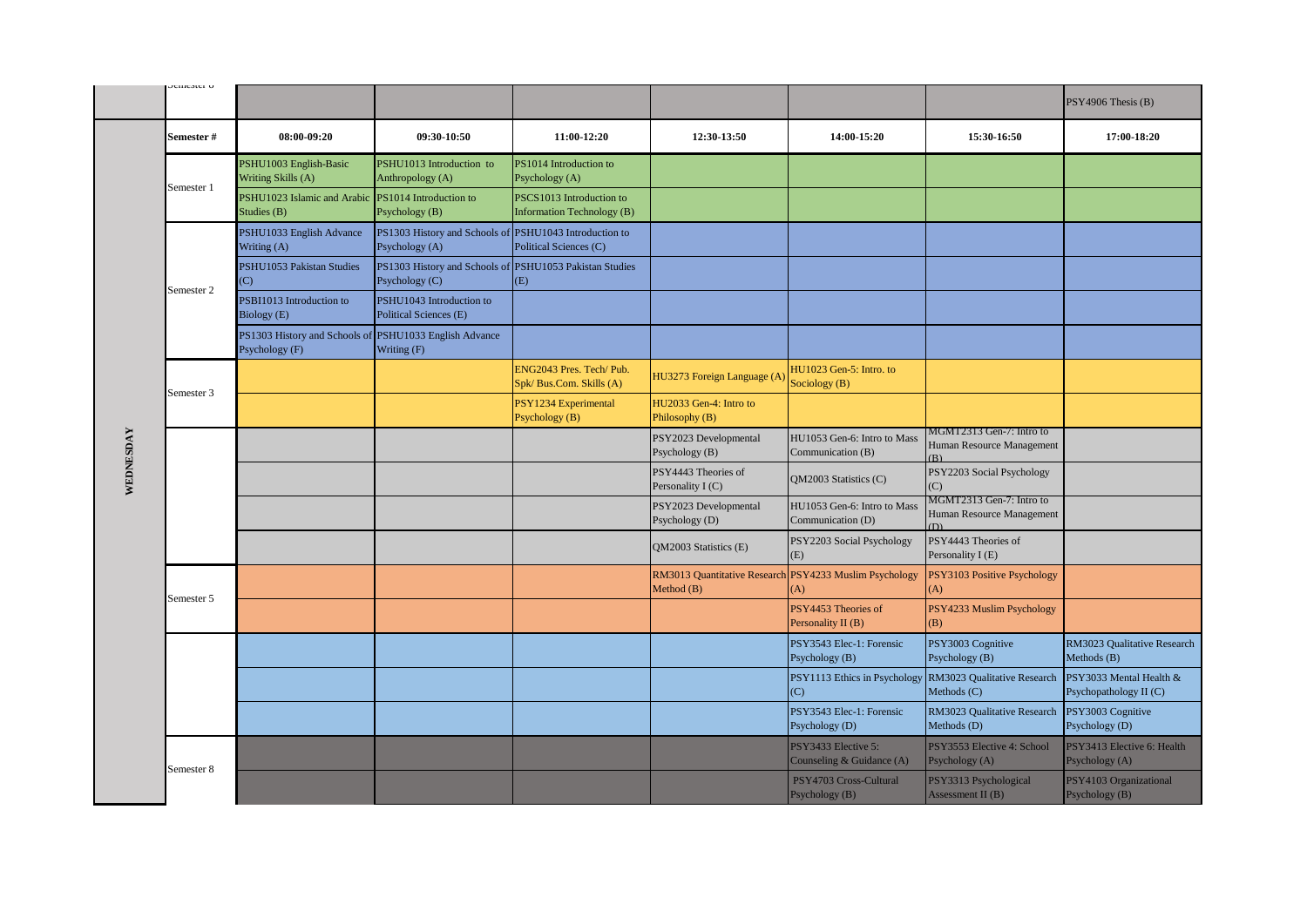|          | Semester#  | 08:00-09:20                                                   | 09:30-10:50                                     | 11:00-12:20                                          | 12:30-13:50                                                  | 14:00-15:20                                      | 15:30-16:50                                           | 17:00-18:20                                                                       |
|----------|------------|---------------------------------------------------------------|-------------------------------------------------|------------------------------------------------------|--------------------------------------------------------------|--------------------------------------------------|-------------------------------------------------------|-----------------------------------------------------------------------------------|
|          | Semester 1 | PSCS1013 Introduction to<br><b>Information Technology (A)</b> | PSHU1023 Islamic and Arabic<br>Studies (A)      |                                                      |                                                              |                                                  |                                                       |                                                                                   |
|          |            | PSHU1003 English-Basic<br>Writing Skills (B)                  | PSHU1013 Introduction to<br>Anthropology (B)    |                                                      |                                                              |                                                  |                                                       |                                                                                   |
|          |            | PSHU1043 Introduction to<br>Political Sciences (A)            | PSHU1053 Pakistan Studies<br>(A)                | PSBI1013 Introduction to<br>Biology (A)              |                                                              |                                                  |                                                       |                                                                                   |
|          |            | PSBI1013 Introduction to<br>Biology (B)                       | PSHU1053 Pakistan Studies<br>(B)                | PSHU1043 Introduction to<br>Political Sciences (D)   |                                                              |                                                  |                                                       |                                                                                   |
|          | Semester 2 | PSHU1033 English Advance<br>Writing (C)                       | PSBI1013 Introduction to<br>Biology (C)         |                                                      |                                                              |                                                  |                                                       |                                                                                   |
|          |            | PSHU1033 English Advance<br>Writing (D)                       | PS1303 History and Schools of<br>Psychology (D) |                                                      |                                                              |                                                  |                                                       | PSY3543 Elec-1: Forensic<br>Psychology (A)<br>PSY1113 Ethics in Psychology<br>(B) |
|          |            | PSHU1033 English Advance<br>Writing (E)                       | PS1303 History and Schools of<br>Psychology (E) |                                                      |                                                              |                                                  |                                                       |                                                                                   |
|          | Semester 3 |                                                               |                                                 | PSY1234 Experimental<br>Psychology (A)               | HU2033 Gen-4: Intro to<br>Philosophy (A)                     | HU1023 Gen-5: Intro. to<br>Sociology (A)         |                                                       |                                                                                   |
|          |            |                                                               |                                                 | ENG2043 Pres. Tech/ Pub.<br>Spk/ Bus.Com. Skills (B) | HU3273 Foreign Language (B)                                  |                                                  |                                                       |                                                                                   |
| THURSDAY |            |                                                               |                                                 |                                                      | PSY2023 Developmental<br>Psychology (A)                      | HU1053 Gen-6: Intro to Mass<br>Communication (A) | MGMT2313 Gen-7: Intro to<br>Human Resource Management |                                                                                   |
|          |            |                                                               |                                                 |                                                      | PSY2203 Social Psychology<br>(B)                             | PSY4443 Theories of<br>Personality I (B)         | QM2003 Statistics (B)                                 |                                                                                   |
|          | Semester 4 |                                                               |                                                 |                                                      | QM2003 Statistics (D)                                        | PSY2203 Social Psychology<br>(D)                 | PSY4443 Theories of<br>Personality I (D)              |                                                                                   |
|          |            |                                                               |                                                 |                                                      | MGMT2313 Gen-7: Intro to<br>Human Resource Management<br>(E) | PSY2023 Developmental<br>Psychology (E)          | HU1053 Gen-6: Intro to Mass<br>Communication (E)      |                                                                                   |
|          | Semester 5 |                                                               |                                                 |                                                      | PSY4453 Theories of<br>Personality II (A)                    | PSY3023 Mental Health &<br>Psychopathology I (A) | RM3013 Quantitative Research<br>Method (A)            |                                                                                   |
|          |            |                                                               |                                                 |                                                      |                                                              | PSY3103 Positive Psychology<br>(B)               | PSY3023 Mental Health &<br>Psychopathology I (B)      |                                                                                   |
|          |            |                                                               |                                                 |                                                      |                                                              |                                                  | PSY3003 Cognitive<br>Psychology (A)                   |                                                                                   |
|          | Semester 6 |                                                               |                                                 |                                                      |                                                              |                                                  | PSY3033 Mental Health &<br>Psychopathology II (B)     |                                                                                   |
|          |            |                                                               |                                                 |                                                      |                                                              |                                                  | PSY3543 Elec-1: Forensic<br>Psychology (C)            | PSY3003 Cognitive<br>Psychology (C)                                               |
|          | Semester 8 |                                                               |                                                 |                                                      |                                                              | PSY4703 Cross-Cultural<br>Psychology (A)         | PSY3313 Psychological<br>Assessment II (A)            | PSY4103 Organizational<br>Psychology (A)                                          |
|          |            |                                                               |                                                 |                                                      |                                                              | PSY3413 Elective 6: Health<br>Psychology (B)     | PSY3433 Elective 5:<br>Counseling & Guidance (B)      | PSY3553 Elective 4: School<br>Psychology (B)                                      |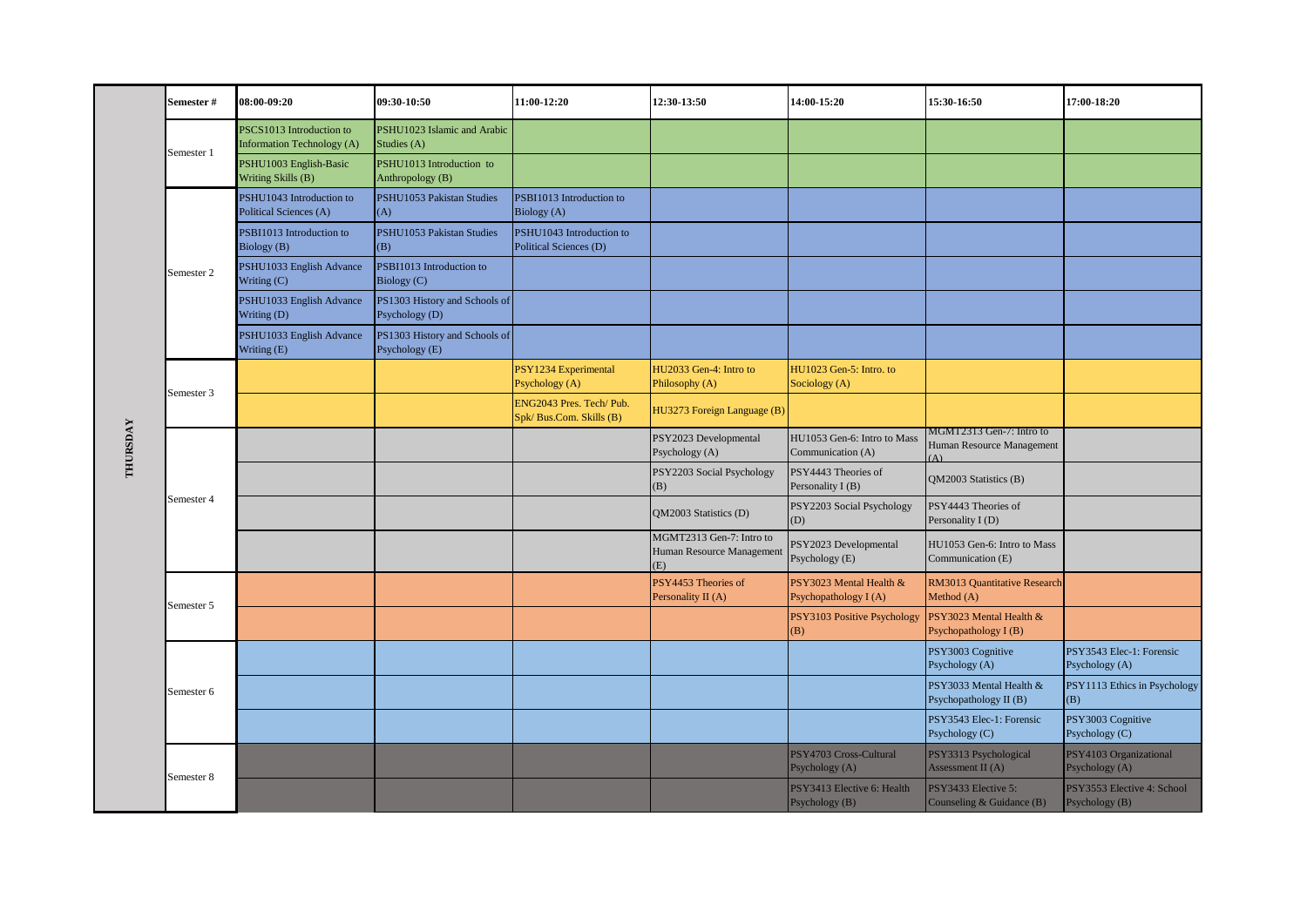|        | <b>Semester #</b> | 08:00-09:20                             | 09:30-10:50                                                              | 11:00-12:20                                     | 12:30-13:50       | 14:00-15:20                                       | 15:30-16:50                                                         | 17:00-18:20                                                 |
|--------|-------------------|-----------------------------------------|--------------------------------------------------------------------------|-------------------------------------------------|-------------------|---------------------------------------------------|---------------------------------------------------------------------|-------------------------------------------------------------|
|        |                   | PSHU1033 English Advance<br>Writing (B) | PSHU1043 Introduction to<br>Political Sciences (B)                       | PS1303 History and Schools of<br>Psychology (B) | <b>Juma Break</b> |                                                   |                                                                     |                                                             |
|        |                   | PSHU1053 Pakistan Studies<br>(C)        | PS1303 History and Schools of PSHU1043 Introduction to<br>Psychology (C) | Political Sciences (C)                          | <b>Juma Break</b> |                                                   |                                                                     |                                                             |
|        | Semester 2        | PSHU1053 Pakistan Studies<br>(D)        | PSBI1013 Introduction to<br>Biology (D)                                  | PSBI1013 Introduction to<br>Biology (F)         | <b>Juma Break</b> |                                                   |                                                                     |                                                             |
|        |                   | PSHU1033 English Advance<br>Writing (E) | PS1303 History and Schools of<br>Psychology (E)                          |                                                 | <b>Juma Break</b> |                                                   |                                                                     |                                                             |
|        |                   | PSHU1053 Pakistan Studies<br>(F)        | PSHU1043 Introduction to<br>Political Sciences (F)                       |                                                 | <b>Juma Break</b> |                                                   |                                                                     |                                                             |
|        | Semester 3        |                                         |                                                                          | PSY1234 Experimental<br>Psychology (B)          | <b>Juma Break</b> | HU2033 Gen-4: Intro to<br>Philosophy (B)          | HU1023 Gen-5: Intro. to<br>Sociology (B)                            |                                                             |
| FRIDAY | Semester 4        |                                         |                                                                          |                                                 | <b>Juma Break</b> | PSY2203 Social Psychology<br>(A)                  | PSY4443 Theories of<br>Personality I (A)                            | <b>OM2003</b> Statistics (A)                                |
|        |                   |                                         |                                                                          |                                                 | <b>Juma Break</b> | PSY2023 Developmental<br>Psychology (B)           | HU1053 Gen-6: Intro to Mass<br>Communication (B)                    | MGMT2313 Gen-7: Intro to<br>Human Resource Management<br>R) |
|        |                   |                                         |                                                                          |                                                 | <b>Juma Break</b> | HU1053 Gen-6: Intro to Mass<br>Communication (C)  | MGMT2313 Gen-7: Intro to<br>Human Resource Management<br>$\sqrt{2}$ | PSY2023 Developmental<br>Psychology (C)                     |
|        |                   |                                         |                                                                          |                                                 | <b>Juma Break</b> | PSY3033 Mental Health &<br>Psychopathology II (A) | PSY1113 Ethics in Psychology<br>(A)                                 | RM3023 Qualitative Research<br>Methods (A)                  |
|        | Semester 6        |                                         |                                                                          |                                                 | <b>Juma Break</b> | PSY3543 Elec-1: Forensic<br>Psychology (B)        | PSY3003 Cognitive<br>Psychology (B)                                 | RM3023 Qualitative Research<br>Methods (B)                  |
|        |                   |                                         |                                                                          |                                                 | <b>Juma Break</b> | PSY1113 Ethics in Psychology<br>(C)               | RM3023 Qualitative Research<br>Methods $(C)$                        | PSY3033 Mental Health &<br>Psychopathology II (C)           |
|        |                   |                                         |                                                                          |                                                 | <b>Juma Break</b> |                                                   | PSY3033 Mental Health &<br>Psychopathology II (D)                   | PSY1113 Ethics in Psychology<br>(D)                         |
|        | Semester 8        |                                         |                                                                          |                                                 | <b>Juma Break</b> | PSY3553 Elective 4: School<br>Psychology (A)      | PSY3433 Elective 5:<br>Counseling & Guidance (A)                    | PSY3413 Elective 6: Health<br>Psychology (A)                |
|        |                   |                                         |                                                                          |                                                 | <b>Juma Break</b> | PSY4703 Cross-Cultural<br>Psychology (B)          | PSY3313 Psychological<br>Assessment II (B)                          | PSY4103 Organizational<br>Psychology (B)                    |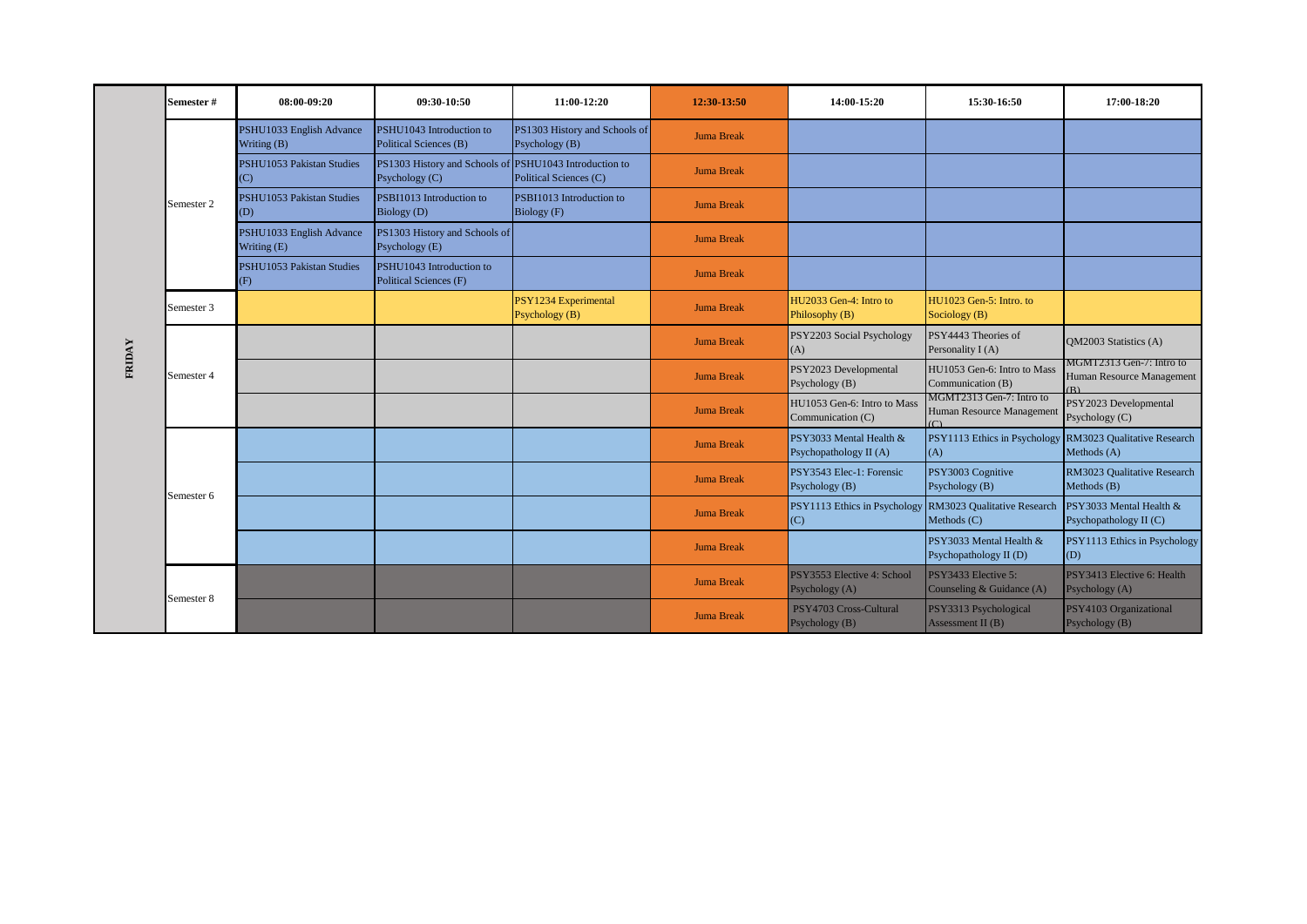|               |            |             |             |             | MS Applied Linguistics Spring 2021 Timetable Slots |                                        |                                        |             |
|---------------|------------|-------------|-------------|-------------|----------------------------------------------------|----------------------------------------|----------------------------------------|-------------|
|               | Semester # | 11:00-12:20 | 12:30-13:50 | 14:00-15:20 | 15:30-16:50                                        | 17:00-18:20                            | 18:30-19:50                            | 20:00-21:20 |
| <b>MONDAY</b> | Semester 2 |             |             |             |                                                    | EL5433 Applied Grammar &<br>Syntax (A) | EL5433 Applied Grammar &<br>Syntax (A) |             |
| ÅY            | Semester # | 11:00-12:20 | 12:30-13:50 | 14:00-15:20 | 15:30-16:50                                        | 17:00-18:20                            | 18:30-19:50                            | 20:00-21:20 |
| TUESD         | Semester 2 |             |             |             |                                                    | EL5463 Translation Studies<br>(A)      | EL5463 Translation Studies<br>(A)      |             |
| WEDNESDAY     | Semester # | 11:00-12:20 | 12:30-13:50 | 14:00-15:20 | 15:30-16:50                                        | 17:00-18:20                            | 18:30-19:50                            | 20:00-21:20 |
|               | Semester 2 |             |             |             |                                                    | El7493 Sociolinguistics (A)            | El7493 Sociolinguistics (A)            |             |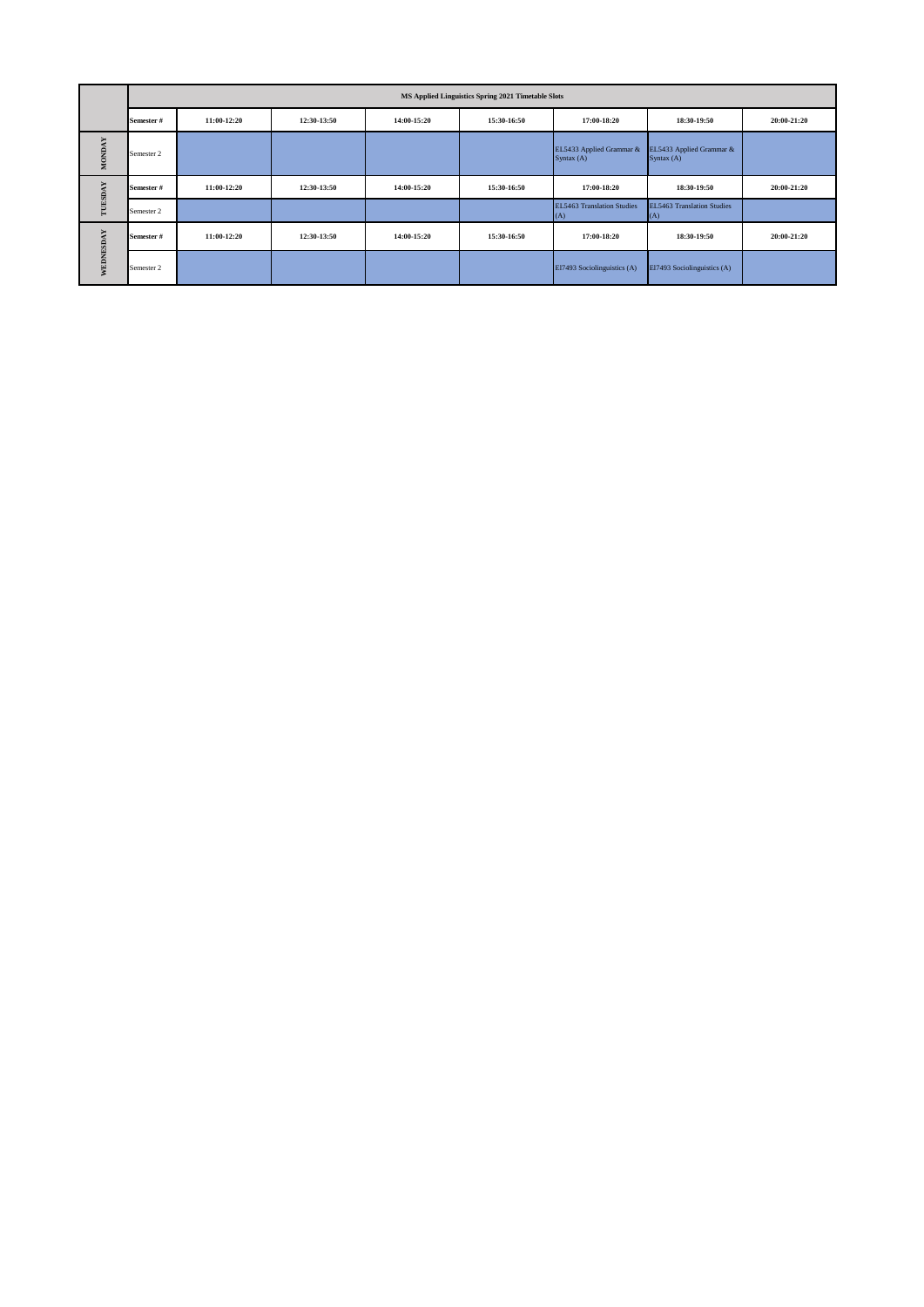|               | MS Clinical Psychology Spring 2021 Timetable Slots |             |                   |                                                       |                                                       |             |             |             |
|---------------|----------------------------------------------------|-------------|-------------------|-------------------------------------------------------|-------------------------------------------------------|-------------|-------------|-------------|
|               | Semester#                                          | 11:00-12:20 | 12:30-13:50       | 14:00-15:20                                           | 15:30-16:50                                           | 17:00-18:20 | 18:30-19:50 | 20:00-21:20 |
| <b>MONDAY</b> | Semester 2                                         |             |                   | PS5433 Psychodiagnosis &<br>Assessment II (A)         | PS5433 Psychodiagnosis &<br>Assessment II (A)         |             |             |             |
| TUESDAY       | Semester#                                          | 11:00-12:20 | 12:30-13:50       | 14:00-15:20                                           | 15:30-16:50                                           | 17:00-18:20 | 18:30-19:50 | 20:00-21:20 |
|               | Semester 2                                         |             |                   | PS5453 Psychotherapy II (A)                           | PS5453 Psychotherapy II (A)                           |             |             |             |
| WEDNESDAY     | Semester#                                          | 11:00-12:20 | 12:30-13:50       | 14:00-15:20                                           | 15:30-16:50                                           | 17:00-18:20 | 18:30-19:50 | 20:00-21:20 |
|               | Semester 2                                         |             |                   | PS6013 Advanced Research<br>Methods in Psychology (A) | PS6013 Advanced Research<br>Methods in Psychology (A) |             |             |             |
|               | Semester#                                          | 11:00-12:20 | 12:30-13:50       | 14:00-15:20                                           | 15:30-16:50                                           | 17:00-18:20 | 18:30-19:50 | 20:00-21:20 |
| THURSDAY      | Semester 2                                         |             |                   | PS6463 Clinical Placement<br>I(A)                     | PS6463 Clinical Placement<br>I(A)                     |             |             |             |
| FRIDAY        | Semester#                                          | 11:00-12:20 | 12:30-13:50       | 14:00-15:20                                           | 15:30-16:50                                           | 17:00-18:20 | 18:30-19:50 | 20:00-21:20 |
|               | Semester 4                                         |             | <b>Juma Break</b> | PSY6503 Clinical Placement<br>III(A)                  | PSY6503 Clinical Placement<br>III(A)                  |             |             |             |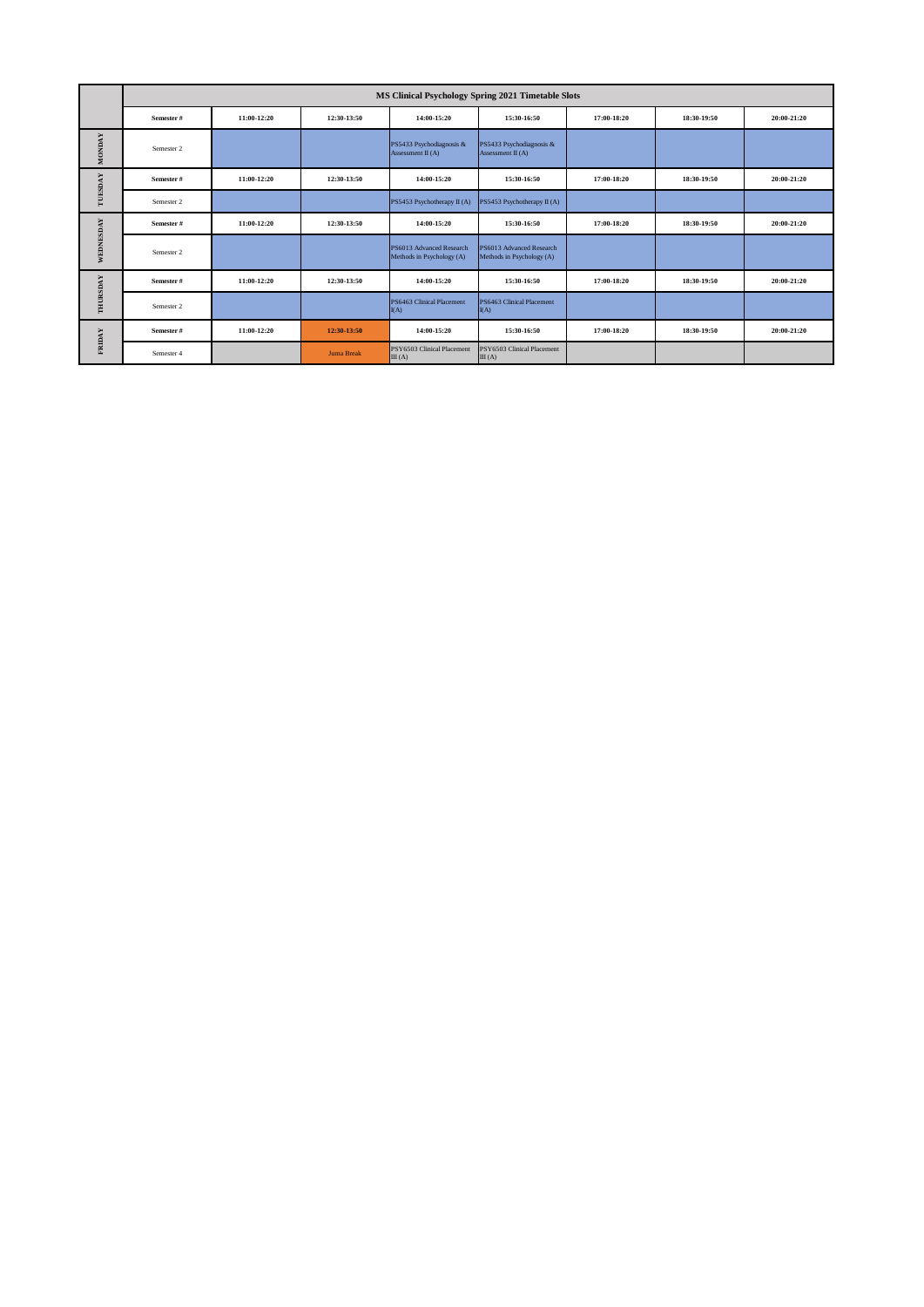|               | MS Economics Spring 2021 Timetable Slots |             |                   |                                                    |                                                    |             |             |             |
|---------------|------------------------------------------|-------------|-------------------|----------------------------------------------------|----------------------------------------------------|-------------|-------------|-------------|
|               | Semester#                                | 11:00-12:20 | 12:30-13:50       | 14:00-15:20                                        | 15:30-16:50                                        | 17:00-18:20 | 18:30-19:50 | 20:00-21:20 |
| <b>MONDAY</b> | Semester 2                               |             |                   | EC5303 Advanced<br>Econometrics (A)                | EC5303 Advanced<br>Econometrics (A)                |             |             |             |
| TUESDAY       | Semester#                                | 11:00-12:20 | 12:30-13:50       | 14:00-15:20                                        | 15:30-16:50                                        | 17:00-18:20 | 18:30-19:50 | 20:00-21:20 |
|               | Semester 1                               |             |                   | EC5103 Advanced<br>Microeconomics (A)              | EC5103 Advanced<br>Microeconomics (A)              |             |             |             |
|               | Semester#                                | 11:00-12:20 | 12:30-13:50       | 14:00-15:20                                        | 15:30-16:50                                        | 17:00-18:20 | 18:30-19:50 | 20:00-21:20 |
| WEDNESDAY     | Semester 2                               |             |                   | EC5013 Research Methods in<br>Economics (A)        | EC5013 Research Methods in<br>Economics (A)        |             |             |             |
|               | Semester#                                | 11:00-12:20 | 12:30-13:50       | 14:00-15:20                                        | 15:30-16:50                                        | 17:00-18:20 | 18:30-19:50 | 20:00-21:20 |
| THURSDAY      | Semester 1                               |             |                   | EC5203 Advanced<br>Macroeconomics (A)              | EC5203 Advanced<br>Macroeconomics (A)              |             |             |             |
| <b>FRIDAY</b> | Semester#                                | 11:00-12:20 | 12:30-13:50       | 14:00-15:20                                        | 15:30-16:50                                        | 17:00-18:20 | 18:30-19:50 | 20:00-21:20 |
|               | Semester 1                               |             | <b>Juma Break</b> | EC5213 Leading Issues in<br>Pakistan's Economy (A) | EC5213 Leading Issues in<br>Pakistan's Economy (A) |             |             |             |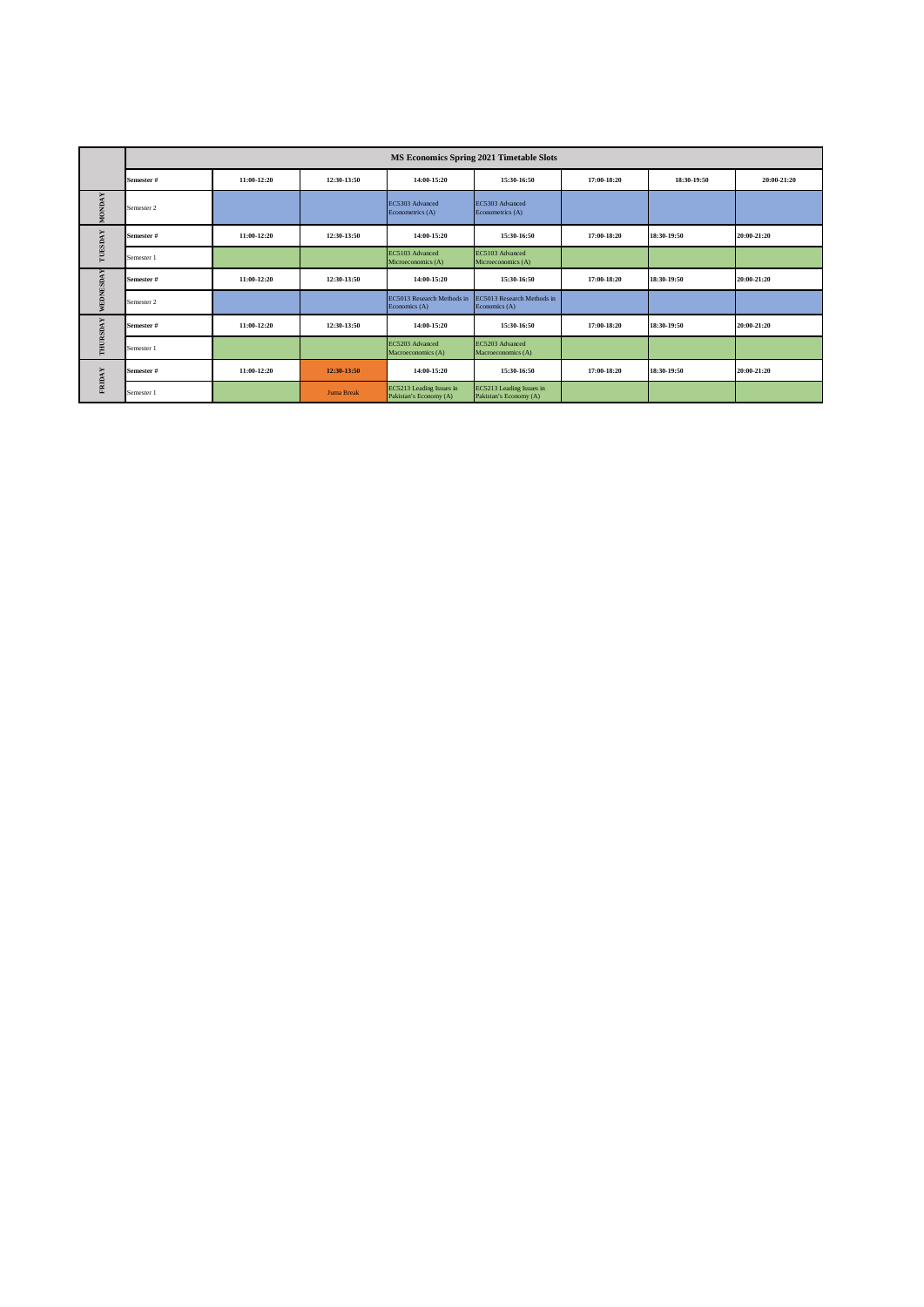|                | MS English Literature Spring 2021 Timetable Slots |             |             |             |             |                                                                          |                                                                          |             |
|----------------|---------------------------------------------------|-------------|-------------|-------------|-------------|--------------------------------------------------------------------------|--------------------------------------------------------------------------|-------------|
|                | Semester#                                         | 11:00-12:20 | 12:30-13:50 | 14:00-15:20 | 15:30-16:50 | 17:00-18:20                                                              | 18:30-19:50                                                              | 20:00-21:20 |
| <b>MONDAY</b>  | Semester 2                                        |             |             |             |             | EL5613 Advanced Literary-<br><b>Cultural Research</b><br>Methodology (A) | EL5613 Advanced Literary-<br><b>Cultural Research</b><br>Methodology (A) |             |
|                |                                                   |             |             |             |             | (B)                                                                      | EL5703 Shakespearean Studies EL5703 Shakespearean Studies<br>(B)         |             |
|                | Semester#                                         | 11:00-12:20 | 12:30-13:50 | 14:00-15:20 | 15:30-16:50 | 17:00-18:20                                                              | 18:30-19:50                                                              | 20:00-21:20 |
| <b>TUESDAY</b> | Semester 2                                        |             |             |             |             | (A)                                                                      | EL5703 Shakespearean Studies EL5703 Shakespearean Studies<br>(A)         |             |
|                |                                                   |             |             |             |             | EL5613 Advanced Literary-<br>Cultural Research<br>Methodology (B)        | EL5613 Advanced Literary-<br>Cultural Research<br>Methodology (B)        |             |
|                | Semester #                                        | 11:00-12:20 | 12:30-13:50 | 14:00-15:20 | 15:30-16:50 | 17:00-18:20                                                              | 18:30-19:50                                                              | 20:00-21:20 |
| WEDNESDAY      | Semester 2                                        |             |             |             |             | EL6603 Literature and<br>Environment (A)                                 | EL6603 Literature and<br>Environment (A)                                 |             |
| THURSDAY       | Semester#                                         | 11:00-12:20 | 12:30-13:50 | 14:00-15:20 | 15:30-16:50 | 17:00-18:20                                                              | 18:30-19:50                                                              | 20:00-21:20 |
|                | Semester 2                                        |             |             |             |             | EL6603 Literature and<br>Environment (B)                                 | EL6603 Literature and<br>Environment (B)                                 |             |